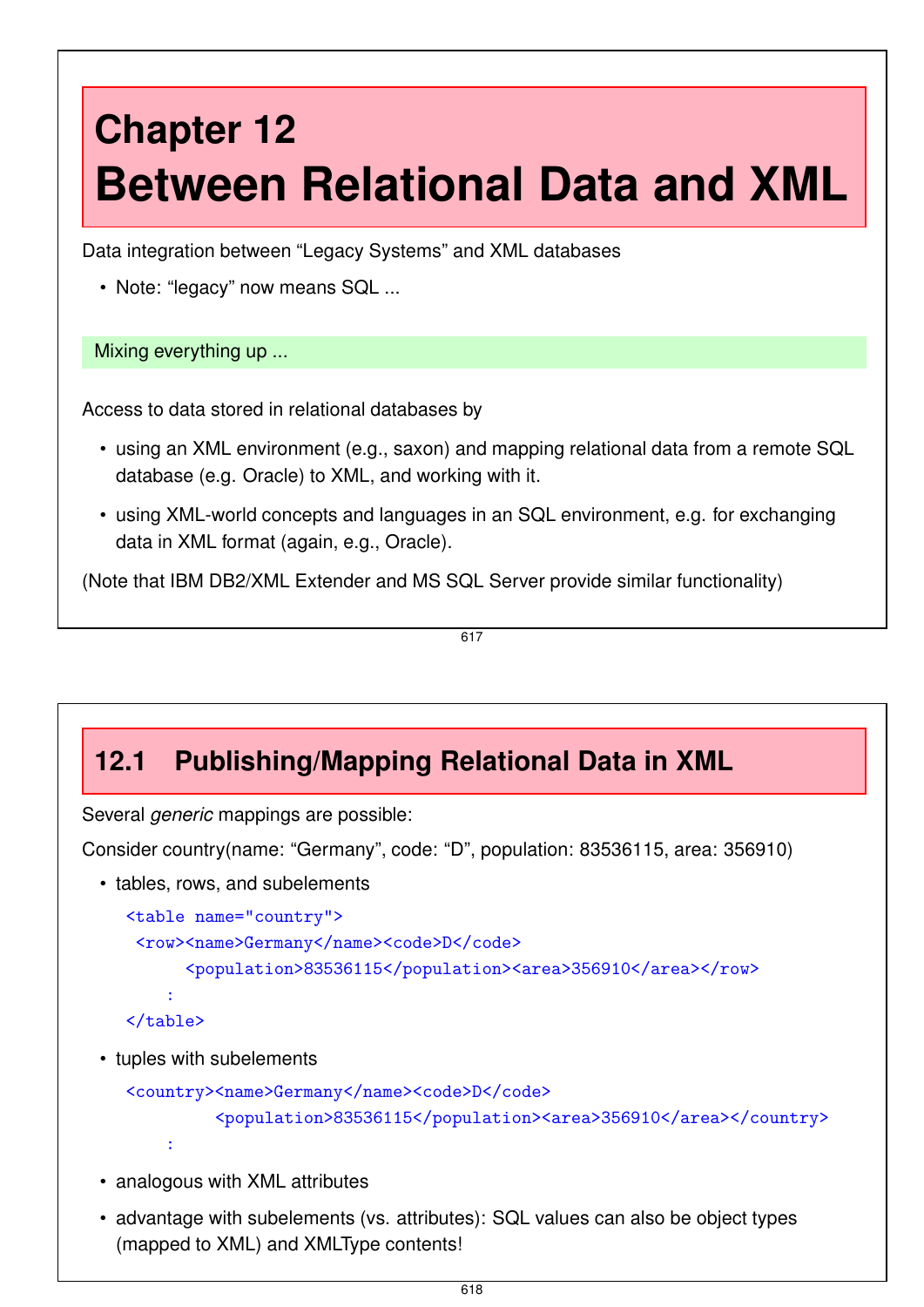```
Example: HTTP-based XML access to Oracle [Oracle 10/11, ∼2006]
The whole database is mapped (virtually) to XML:
  <SCHMIDT> -- user name as root element
    <COUNTRY> -- all names are capitalized
      <ROW><NAME>Germany</NAME><CODE>D</CODE>
        <POPULATION>83536115</POPULATION><AREA>356910</AREA></ROW>
      :
    </COUNTRY>
    :
  </SCHMIDT>
Access by extended URL notation:
 • URL: computer:port/oradb/user/tablename/ROW[condition]
 • capitalize user, table and attribute names
 • URL must select a single element (whole table, or single row)
  ap34.ifi...:8080/oradb/DUMMY/COUNTRY %% show page source
  ap34.ifi...:8080/oradb/DUMMY/COUNTRY/ROW[CODE='D']
```

```
ap34.ifi...:8080/oradb/DUMMY/COUNTRY/ROW[CODE='D']/NAME
```

```
ap34.ifi...:8080/oradb/DUMMY/COUNTRY/ROW[CODE='D']/NAME/text()
```
619

#### Generic Mappings (Cont'd)

Up to now: mapping of materialized base tables. Problem: how to map the result of a query with computed columns? SELECT Name, Population/Area FROM country

• tables, rows, and subelements: the DTD is independent from the relational schema metadata is contained in the attributes ("JDBC-style" processing of result sets)

```
<table name="country">
  <row><column name="name">Germany</column>
       <column name="population/area">83536115</column>
       <column name="area">234.05473</column>
  \langlerow\rangle:
</table>
```
• another "most generic mapping" as (object, property, value) to be discussed later ...

Additionally: often, tools define their own access functionality ...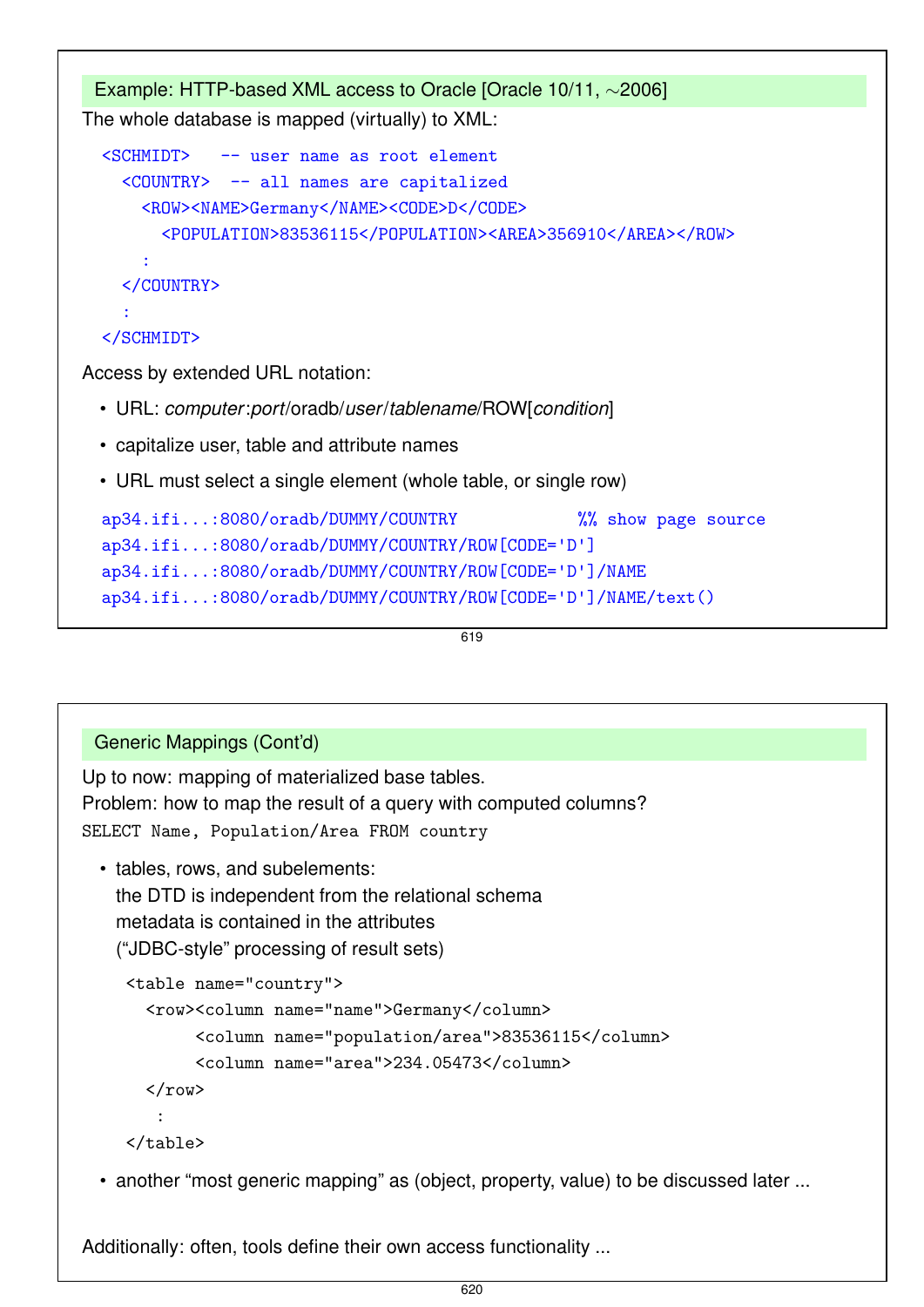### **ACCESS TO SQL DATABASES WITH SAXON-XSLT (SAXONEE ONLY)**

- uses JDBC technology for remote access (at least for Java XSL tools)
- defines namespace "sql"
- *<sup>&</sup>lt;*sql:connect*<sup>&</sup>gt;* with attributes "database" (JDBC url), "driver" (JDBC driver) returns a JDBC connection object as a value of type "external object" that can be bound to a variable, e.g. \$connection.

Note: there can be several connections at the same time.

- *<sup>&</sup>lt;*sql:query*<sup>&</sup>gt;* with following attributes allows to state an SQL query whose result is generically mapped to XML:
	- **–** connection
	- **–** table: ... the "FROM" clause
	- **–** column: ... the "SELECT" clause
	- **–** where: optional condition
	- **–** row-tag: tag to be used for rows (default: "row")
	- **–** col-tag: tag to be used for columns (default: "col")

result is a collection of *<sup>&</sup>lt;*row*<sup>&</sup>gt;* ... *<sup>&</sup>lt;*/row*<sup>&</sup>gt;* elements that can e.g. be bound to a variable.

621

#### Administrative Parameters

```
<xsl:stylesheet
  xmlns:sql="http://saxon.sf.net/sql"
  xmlns:xsl="http://www.w3.org/1999/XSL/Transform" version="2.0"
  extension-element-prefixes="sql">
<!-- insert your database details here, or supply them in parameters -->
<xsl:param name="driver" select="'oracle.jdbc.driver.OracleDriver'"/>
<xsl:param name="database" select="'jdbc:oracle:thin:@IPADDRESS:1521/USER'"/>
<xsl:param name="user" select="'USER'"/>
<xsl:param name="password" select="'PASSWD'"/>
<xsl:variable name="connection" as="java:java.sql.Connection"
      xmlns:java="http://saxon.sf.net/java-type">
  <sql:connect driver="{$driver}" database="{$database}"
               user="{$user}" password="{$password}">
    <xsl:fallback>
      <xsl:message terminate="yes">SQL extensions not installed</xsl:message>
    </xsl:fallback>
  </sql:connect>
</xsl:variable>
</xsl:stylesheet>
[Filename: SaxonSQL/sql-administrativa-fake.xsl]
```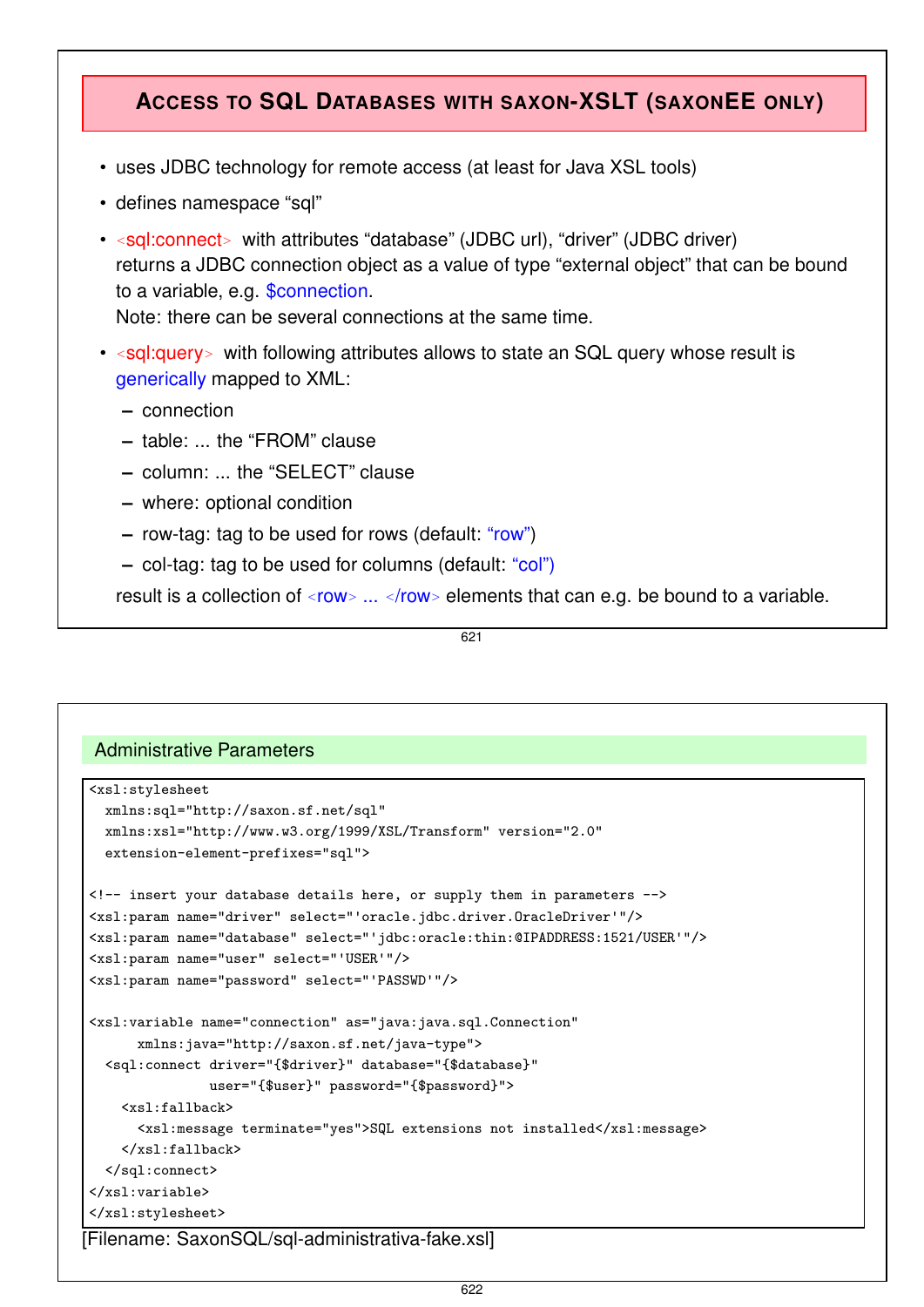#### Example Access/Query

```
<xsl:stylesheet xmlns:xsl="http://www.w3.org/1999/XSL/Transform" version="2.0"
  xmlns:sql="http://saxon.sf.net/sql">
<xsl:include href="sql-administrativa.xsl"/>
<xsl:template match="*">
 <sql:query connection="$connection" table="country" column="*"/>
<sql:close connection="$connection"/>
</xsl:template>
</xsl:stylesheet>
```
[Filename: SaxonSQL/sql-query.xsl]

uses a primitive mapping that relies on the order of columns.

623

#### Installation [saxonEE with SQL]

Put the following in a directory [here: SaxonSQL]:

- saxon9ee.jar, saxon9-sql.jar (both from the downloaded Saxon.zip)
- ojdbc7.jar (or any JDBC driver for the database)
- saxon-license.lic (the 30 days license )
- config.xml:

```
<configuration xmlns="http://saxon.sf.net/ns/configuration" edition="EE">
 <xslt>
   <extensionElement namespace="http://saxon.sf.net/sql"
                   factory="net.sf.saxon.option.sql.SQLElementFactory"/>
 \langle/xslt>
</configuration> [Filename: SaxonSQL/config.xml]
```
- some XML file "dummy.xml" (might even use the xsl stylesheet as dummy XML)
- java -cp saxon9ee.jar:saxon9-sql.jar:ojdbc7.jar net.sf.saxon.Transform -config:config.xml -s:dummy.xml -xsl:sql-query.xsl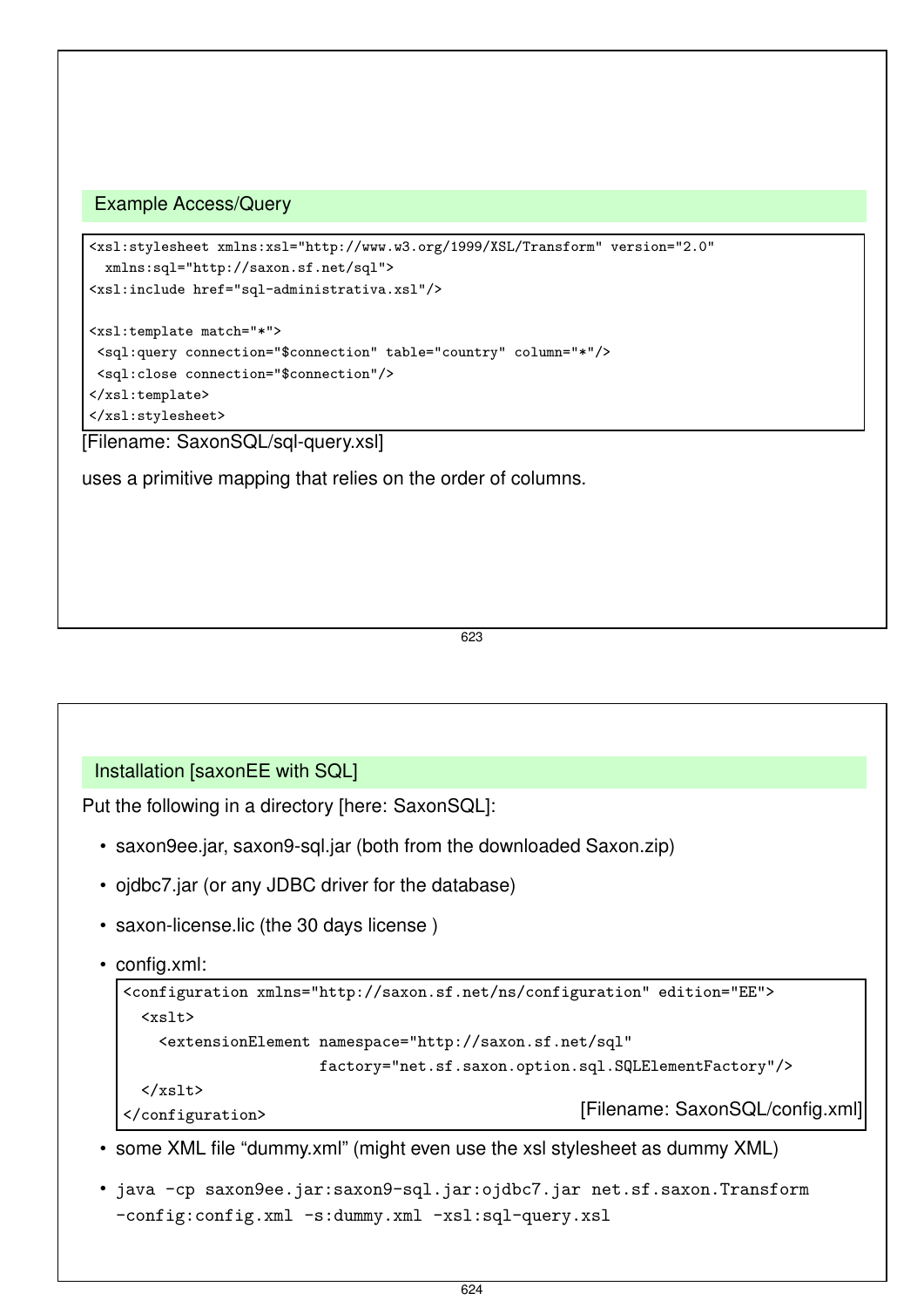#### Example Access/Query

```
<xsl:stylesheet xmlns:xsl="http://www.w3.org/1999/XSL/Transform" version="2.0"
  xmlns:sql="http://saxon.sf.net/sql"
  extension-element-prefixes="sql">
 <xsl:include href="sql-administrativa.xsl"/>
<xsl:template match="*">
 <xsl:variable name="result">
 <sql:query connection="$connection" table="country,encompasses"
     where="country.code=encompasses.country"
     column="country.name,encompasses.continent,percentage"
     row-tag="country" column-tag="bla"/>
 </xsl:variable>
 <sql:close connection="$connection"/>
 <!-- and now use the variable somehow, here simply output it -->
 <xsl:copy-of select="$result"/>
</xsl:template>
</xsl:stylesheet>
[Filename: SaxonSQL/sql-query2.xsl]
```
#### 625

#### Further Commands

- *<sup>&</sup>lt;*sql:insert*<sup>&</sup>gt;* with attribute
	- **–** attribute: table="..."
	- **–** children: *<sup>&</sup>lt;*column name="..." select="..."/*<sup>&</sup>gt;* value can also be given as contents of the column element; currently always interpreted as a string.
- *<sup>&</sup>lt;*sql:close*<sup>&</sup>gt;* with a "connection" attribute

See also http://www.saxonica.com.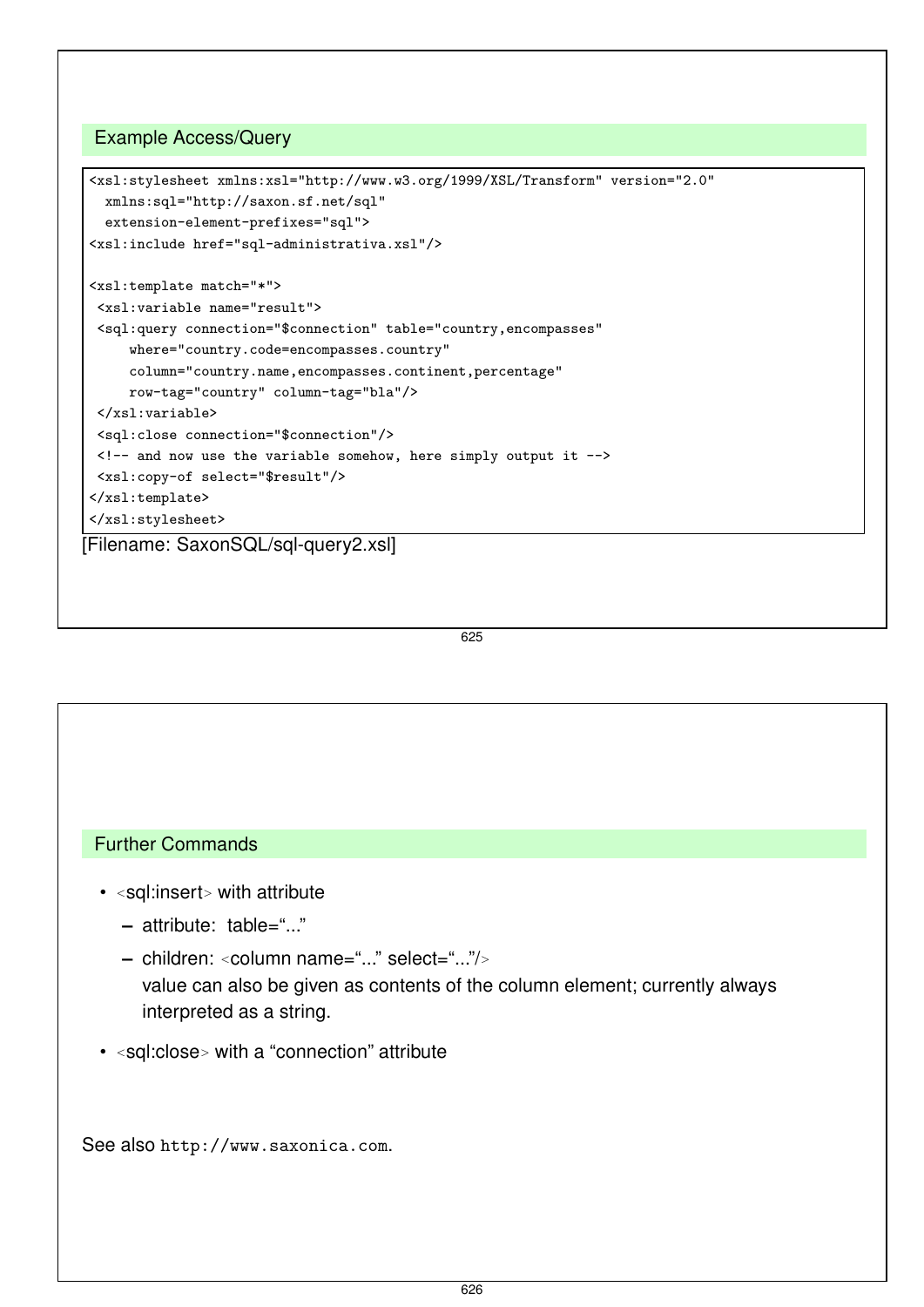# **12.2 The SQL/XML or SQLX standard**

Goal: Coexistence between Relational Data and XML

- mapping relational data to XML
	- **–** by a default mapping (previous section)
	- **–** a (user-defined) XML views over relational data ("XML publishing")
- storing XML data in relational systems
	- **–** data-centric XML: efficient, several possibilities
	- **–** document-centric XML: problematic

627

#### SQL/XML

- draft for an ISO standard since 2003: www.sqlx.org
- an SQL datatype "XMLType" for storing XML as "value" in databases:

Jim Melton (Oracle): *"SQL/XML includes an XML datatype for use inside SQL. This allows the SQL engine to automatically 'shred' data-oriented XML documents for storing some elements and contents in one place while keeping other elements in other places. Using indexes and joins, you can then bring this data back together very quickly."*

- **–** theory: an abstract datatype with operators/methods (cf. Computer Science I lecture)
- **–** API: like (user-defined) object types in object-relational databases (cf. SQL database lab)
	- \* handled with special methods (constructors, selectors) in SQL
	- \* can be exported to XML tools, e.g. by JDBC (either as DOM instance, or *serialized* as Unicode file/stream)
	- \* libraries provide additional functions for processing XML in PL/SQL.
- **–** internal implementation: not seen by the user (i) shredding or (ii) storing as LOB (Large Object)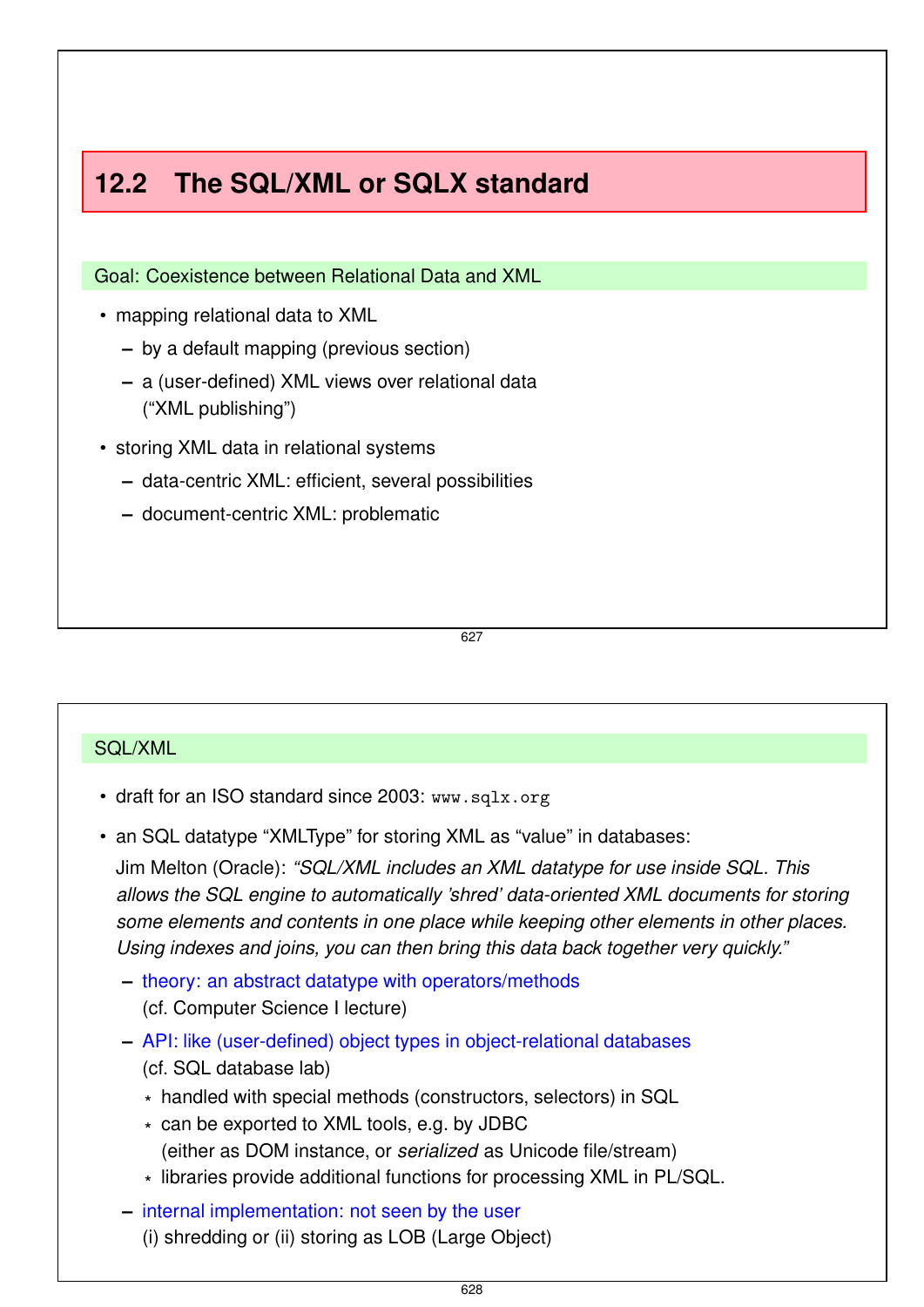# **SQL/XML**

Making XML data a first-class citizen in relational databases, seamless flow from relational data to XML and back

### SQL to XML

- XML generation from SQL queries (i.e., in the SELECT clause) (e.g., as packets for data exchange)
- define XMLType views over SQL data

### SQL access and manipulation of XML inside the RDB

... use XPath expressions inside SQL (and rise the question what is actually the difference to XQuery):

- storing XML in RDB (e.g. if XML-data exchange packets came in),
- XPath-based extraction of XML content (SELECT clause),
- XPath-based query of XML content (WHERE clause),
- XPath-based update of XML content (in SQL),
- define XPath-based relational views over XML content.

629

# **"XML" AS AN SQL DATATYPE**

XML/XMLType: an *SQL* datatype to hold XML data:

CREATE TABLE mondial OF XMLType; use as Row Object Value CREATE TABLE CountryXML OF XMLType; use as Row Object Values

As column object type in relational tables:

CREATE TABLE CityXML

(name XMLType, province VARCHAR2(50), country VARCHAR2(4),

population XMLType,

coordinates XMLType);

[Filename: SQLX/cityxmltable.sql]

• generation: INSERT INTO *table* VALUES (... , XMLType('*XML as unicode string*') ...)

INSERT INTO CityXML

VALUES(XMLType('<name>Clausthal</name>'), 'Niedersachsen', 'D',

XMLType('<population year="2004">10000</population>'),

XMLType('<coordinates><latitude>51.8</latitude><longitude>10.4</longitude> </coordinates>'));

[Filename: SQLX/cityxmltuple.sql]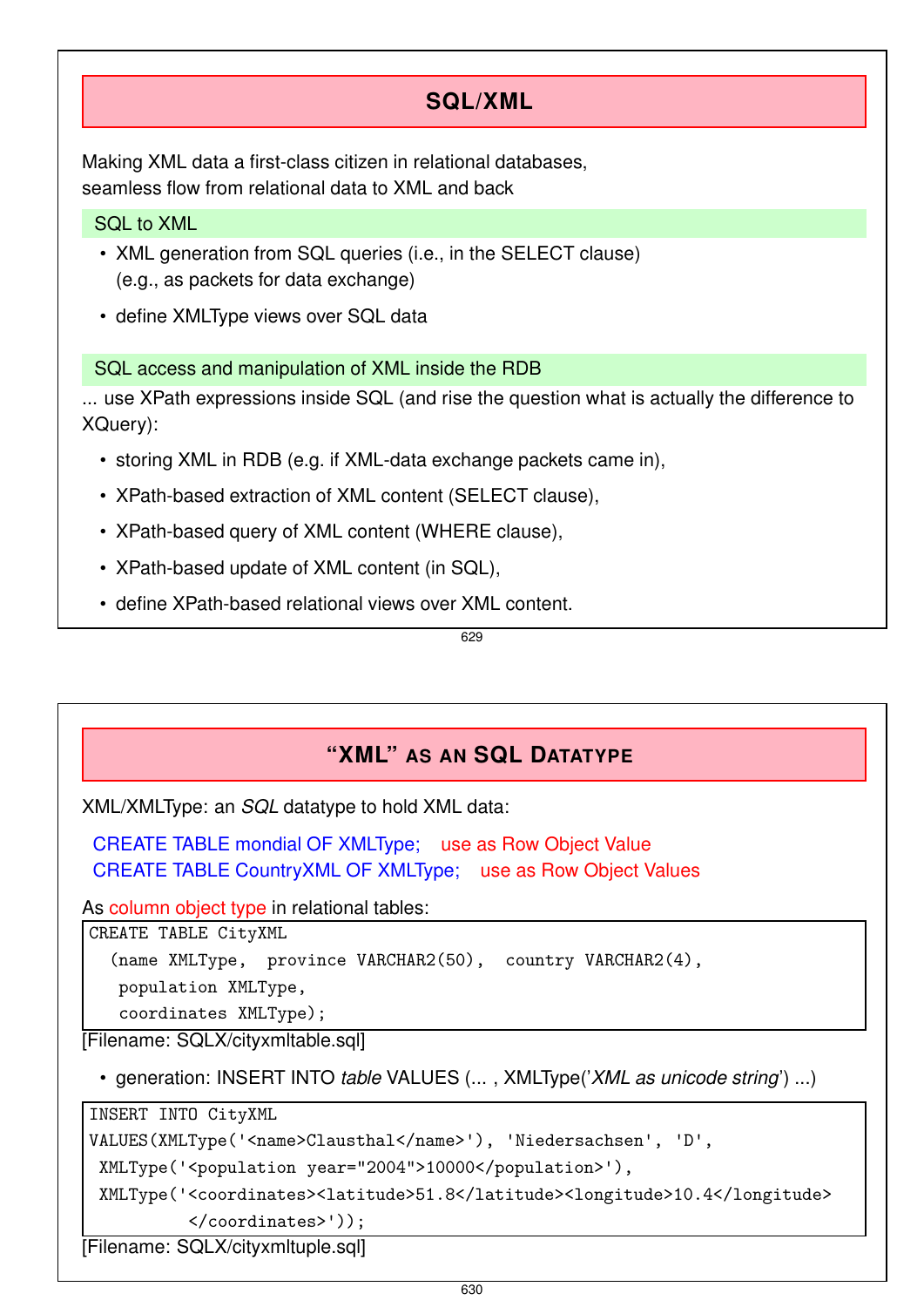# **HANDLING OF SQL XMLTYPE DATATYPE**

- generate it by certain *constructors* ("XML Publishing Functions")
- storage: chosen by the database
	- **–** "shredding" and distributing over suitable tables (of object-relational object types) (queries are translated into SQL joins/dereferencing)
	- **–** storing it as VARCHAR, CLOB (Character Large Object), or as separate file (the remainder of this section uses CLOB)
	- **–** storing it "natively"
- query it by XPath
- for export/exchange in Unicode: XMLSerialize: a function to serialize an XML value as a Unicode character string (not available in sqlplus, only in PL/SQL):  $XML$ Serialize: XMLType  $\rightarrow$  String
- additional methods provided by PL/SQL libraries,
- XML objects can also be used e.g., as documents or as stylesheets, applied to documents (by PL/SQL libraries).

631

# **HOW TO GET XMLTYPE INSTANCES**

• by the *opaque* constructor  $XMLType: STRING \rightarrow ELEMENT$ 

that generates an XMLType instance from a Unicode string

- **–** the inverse to Java's to\_string,
- **–** nearly all datatypes have such an opaque constructor (e.g., for lists: list("[1,2,3,4,5]"));
- generate instances recursively by structural constructors that are closely related to the underlying *Abstract Datatype* (cf. binary trees, lists, stacks in Computer Science I) (see Slide 638 ff.);
- or load them from an XML file (that then actually contains the Unicode serialization and uses the opaque constructor).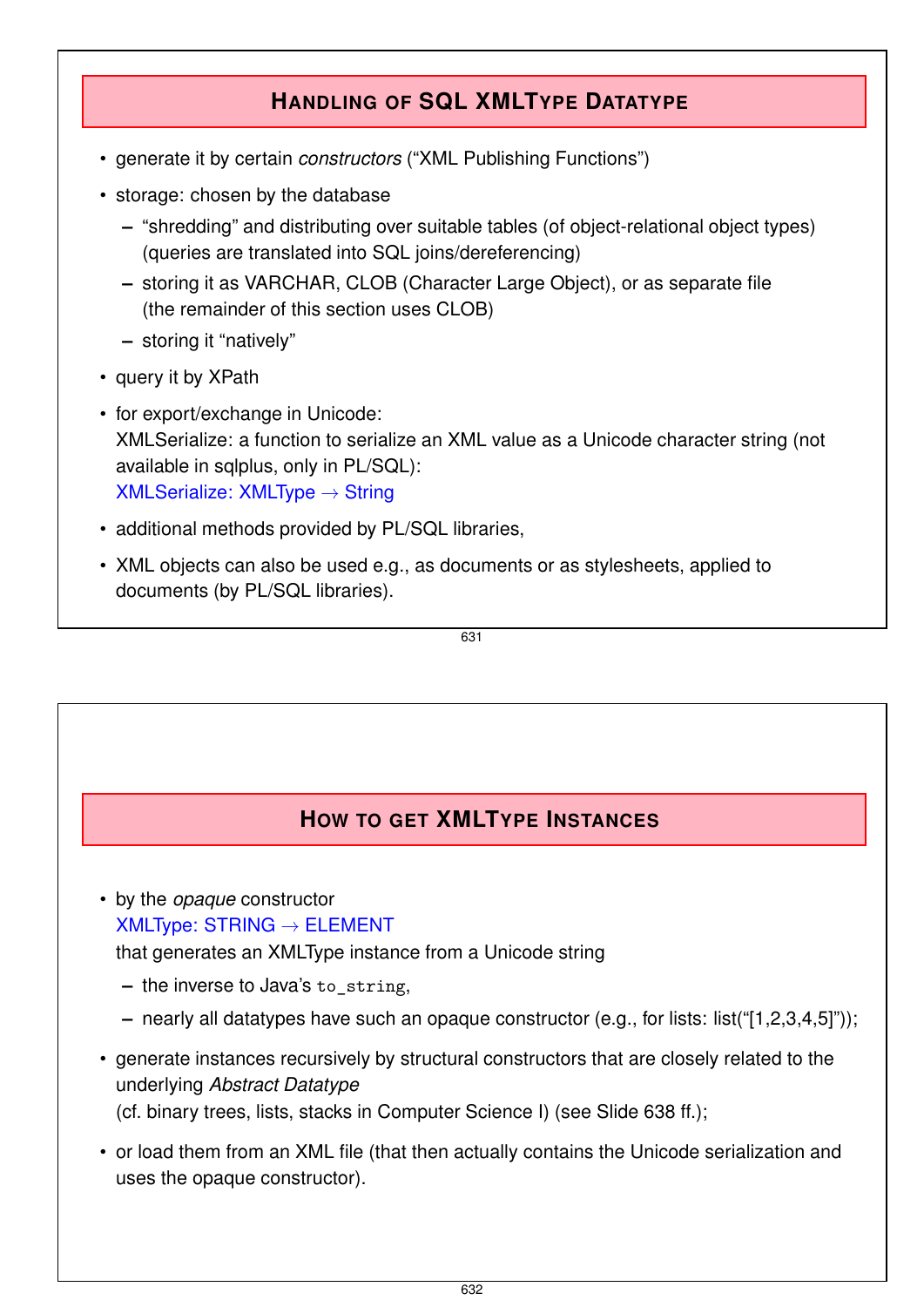# **12.2.1 Loading XMLType Instances (here: oracle-specific)**

- This section describes two implementational variants that have to be configured and prepared by the admin.
- Oracle (here: 12c, 2016) has problems with UTF-8, maps it to what it calls "UTF8"; this causes problems with some characters [occured with "from Web" variant, seem not to occur for "from file" variant].
- Full UTF-8 is obtained by declaring the encoding as oracle-specific "AL32UTF8".

633

#### Loading XMLType from Local Files (Oracle, tested WM 27.7.2016 12.1.0.1.0)

- choose a directory on the same computer where the DBMS server (!) is installed (e.g. /tmp or /documents/xml),
- copy XML file (e.g. m.xml) into that directory
	- **–** the XML file must not contain a reference to a DTD!
	- **–** the file must be readable publicly or for the "oracle" user.
- tell Oracle where it finds XML files:

```
– centrally by admin:
```

```
admin: CREATE OR REPLACE DIRECTORY XMLDIR AS '/tmp' ;
       GRANT READ ON XMLDIR TO public (or to scott etc);
```
**–** users might do it by themselves:

```
admin: GRANT CREATE DIRECTORY TO scott;
```

```
scott: CREATE OR REPLACE DIRECTORY XMLDIR AS '/tmp';
```
- insert into mondial values(xmltype(bfilename('XMLDIR', 'mondial.xml'), nls\_charset\_id('AL32UTF8')));
- see documentation: an XML schema might be used; STORE AS OBJECT RELATIONAL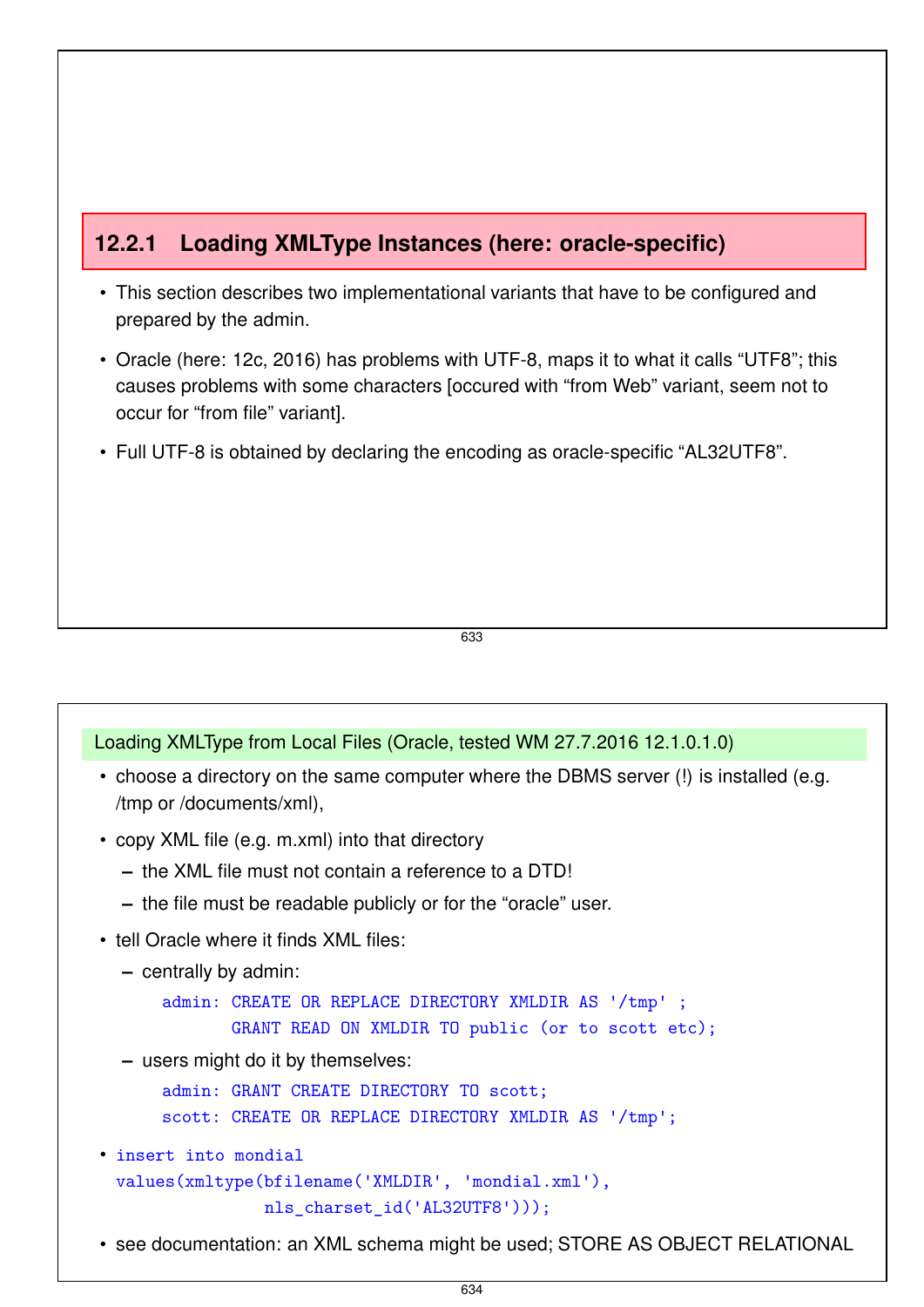# **LOADING XML FILES: LOCAL SOLUTION**

• for importing XML files, our local installation provides a method system.getxml('*http*-*url*'). (restricted to access dbis.informatik)

SELECT system.getxml(

```
'http://www.dbis.informatik.uni-goettingen.de/Teaching/DBP/XML/mondial.xml')
FROM dual;
```
or, inserting it into a table:

INSERT INTO mondial VALUES( system.getxml(

```
'http://www.dbis.informatik.uni-goettingen.de/Teaching/DBP/XML/mondial.xml'));
```
[Filename: SQLX/insertmondial.sql]

- the XML file must not contain a reference to a DTD!
- the file can e.g. reside in the local homedirectory or anywhere in the Web (the DB admin must configure the Oracle firewall to allow to access (certain) Web URLs).
- the file must be publicly readable chmod *f ilename* 644

```
SET LONG 10000;
SELECT * FROM mondial;
```
635

```
Aside: the getXML procedure
- execute as 'system' user (not by "CONNECT / AS SYSDBA"):
CREATE OR REPLACE FUNCTION getXML(url IN VARCHAR2)
RETURN XMLType
IS
x UTL_HTTP.html_pieces;
 tempCLOB CLOB := NULL;
 s varchar2(2100) := null; - request pieces:
                            -- max length will be 2000
 s1 varchar2(2100) := null;BEGIN
 x := UTL_HTTP.request_pieces(url, 10000);
 DBMS_LOB.createTemporary(tempCLOB, TRUE,
                         DBMS_LOB.SESSION);
 IF x.COUNT > 0 THEN
  -- In the xml encoding declaration, replace UTF-8 by AL32UTF8
  -- \prime\prime -> sqlplus escape of '; \1 references to matched (...)
  s1 := REPLACE(x(1)).
     '\s*(<?xml [^>]*encoding)\s*=\s*["'']UTF-8["'']',
     '\1="AL32UTF8"');
  -- remove DTD reference
  s := REGEXP_REPLACE(s1,'<!DOCTYPE [^>]+>','');
 DBMS_LOB.writeAppend(tempCLOB, LENGTH(s), s);
 FOR i IN 2..x.COUNT LOOP
  DBMS_LOB.writeAppend(tempCLOB, LENGTH(x(i)), x(i));
 END LOOP;
 END IF;
 RETURN XMLType(tempCLOB);
END;
/
GRANT EXECUTE ON getXML TO PUBLIC;
```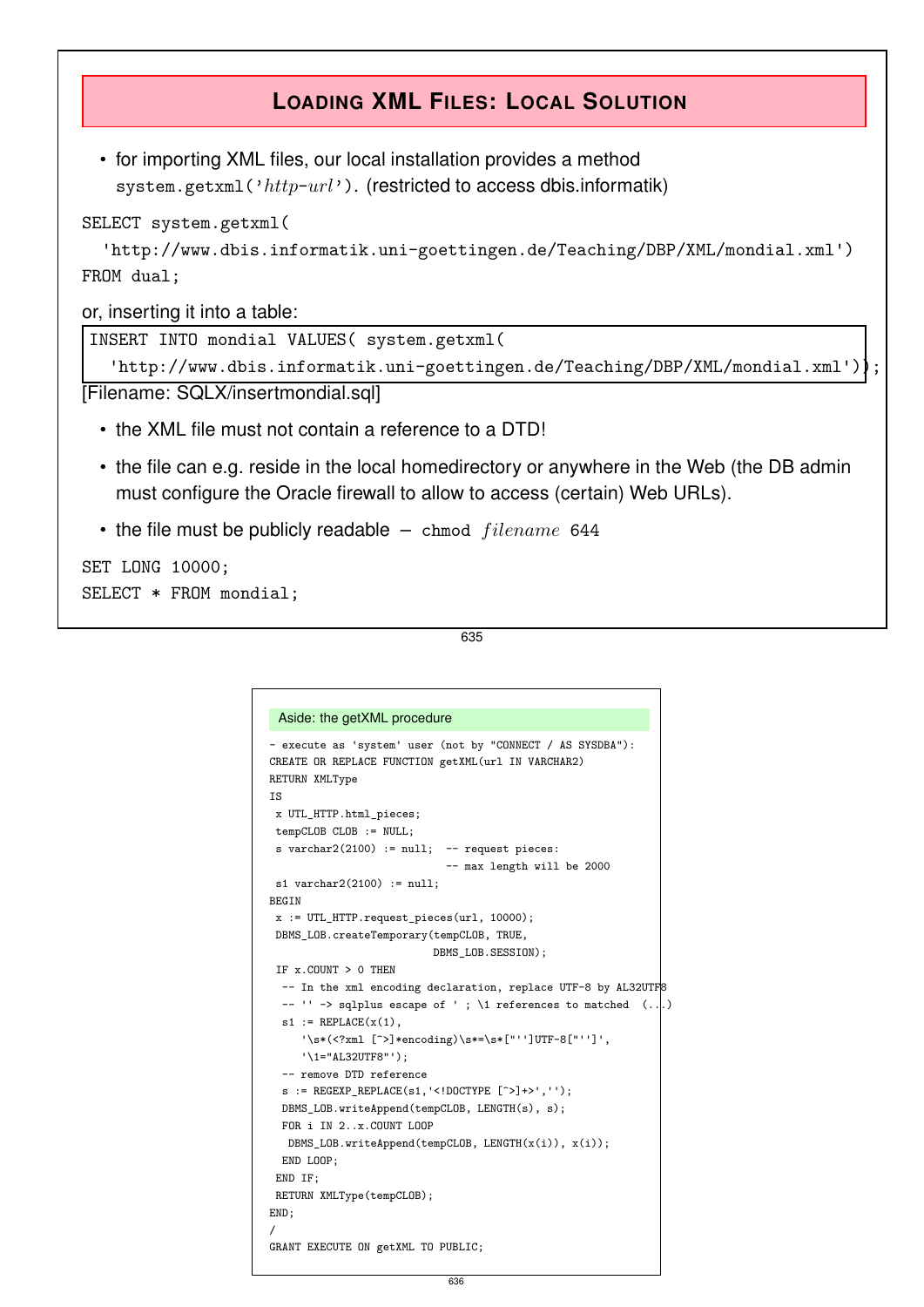#### Aside: the getXML Procedure

• Allow users to use HTTP access (to certain URI patterns) via Access Control Lists (ACLs, admin only)

#### Aside: Notes

- UTF-8 encoding supports character sets of even exotic languages (local names of cities in Mondial).
- Thus, for any XML file somewhere in the Web whose encoding is declared "UTF-8", this must be changed into "AL32UTF8".
- Additionally, the DTD reference must be removed (here: 12c, 2016).
- $\Rightarrow$  do this in the getXML procedure
	- the HTTP stream is read piecewise (of 2000 chars per piece)
- $\Rightarrow$  replace in the first piece.

637

# **12.2.2 SQL/XML: Generating XML by XML Publishing Functions**

The SQL/XML Standard defines "XML publishing functions" that act as constructors (the name comes from the fact that they are also used to publish relational data in XML format):

- constructors of the recursively defined abstract datatype "XMLType",
- create fragments or instances of XMLType,
- usage in the same way as predefined or user-defined functions (e.g., in the SELECT clause),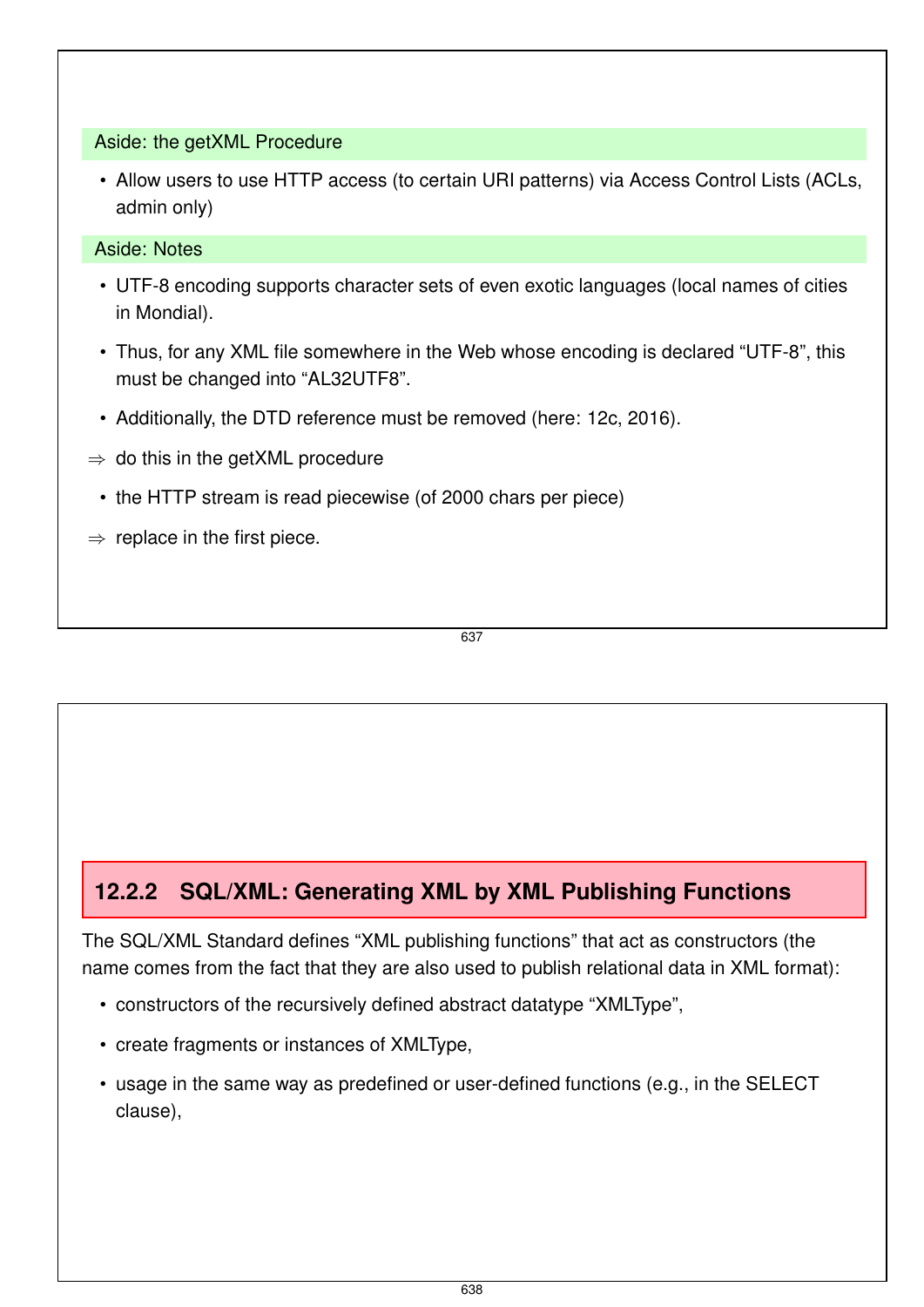#### Some Theory: the Abstract Datatype

... constructors of the recursively defined abstract datatype "XMLType":

Sub-datatypes:

- ELEMENT for element nodes
- ATTRIBUTE for attribute nodes
- QNAME for names of elements and attributes (restriction of STRING without whitespaces etc.)
- STRING for text values (text nodes and attribute values)
- TUPLE(*type*) for a tuple of instances of *type*
- TABLE(*type*) for a table of instances of *type*

Constructors are very similar to those of XQuery (in the return clause), e.g.,:

element name attrs-and-content

```
and those of XSLT: <xsl:element name="..."> content </xsl:element>
and those of the ... DOM.
```
(always the same abstract datatype, but expressed with different syntaxes)

639

# **SQL/XML PUBLISHING FUNCTIONS: OVERVIEW**

Basic constructors:

- XMLType: generates an XMLType instance from a Unicode string ("opaque constructor")  $XMLType: STRING \rightarrow ELEMENT$
- XMLElement: generates an XML element with a given name and content (either text (simple contents) or recursively created XML (complex contents) or mixed XMLElement: QNAME × (STRING ∪ ELEMENT ∪ ATTRIBUTE)<sup>∗</sup> → ELEMENT  $XMLElement:  $QNAME \rightarrow ELEMENT$  for empty elements$

• XMLAttributes: generates a one or more attribute nodes from a sequence of name-value-pairs  $XMLAttributes: (QNAME \times STRING)^+ \rightarrow ATTRIBUTE^+$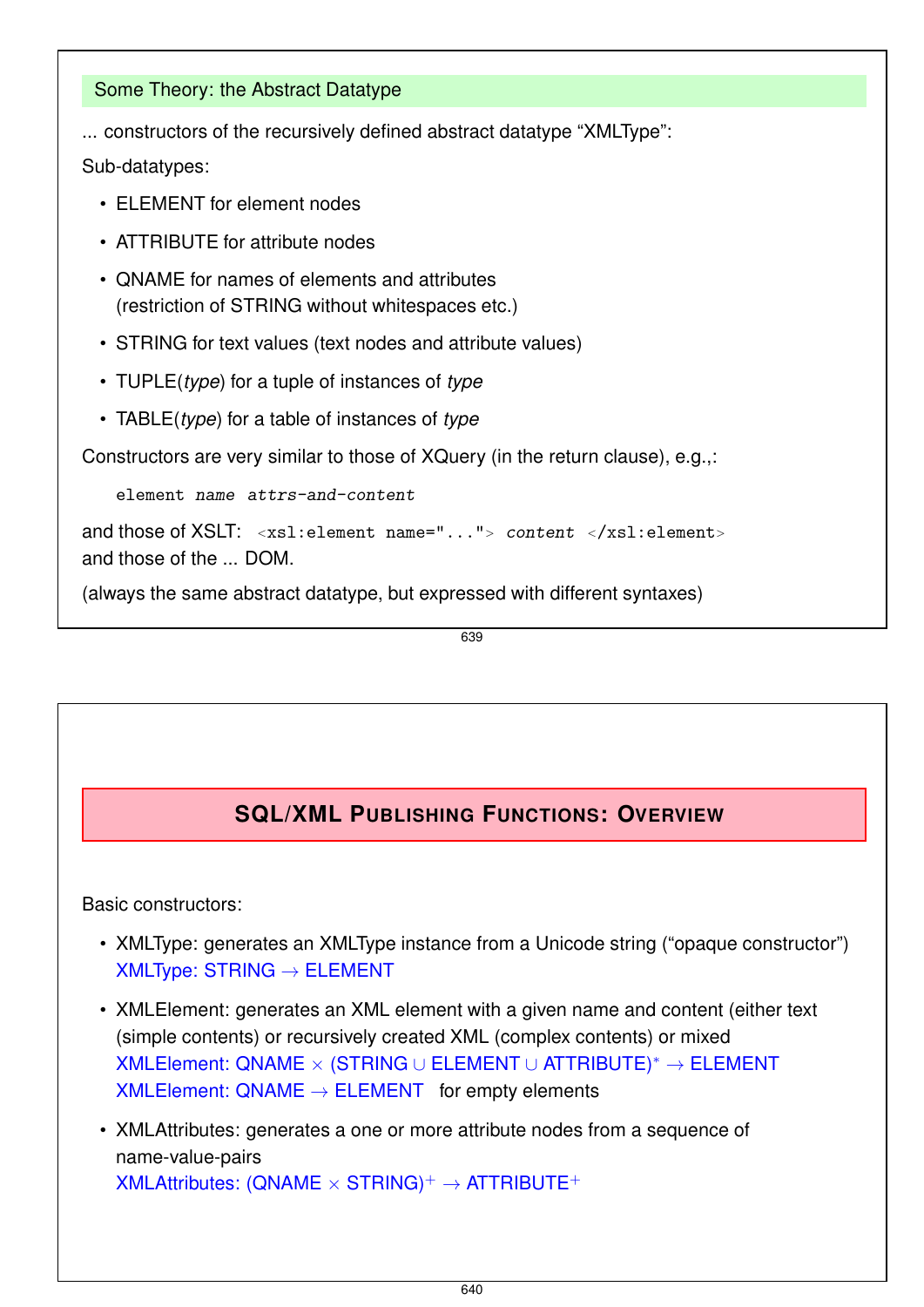# **SQL/XML PUBLISHING FUNCTIONS: OVERVIEW (CONT'D)**

Further constructors:

- XMLForest: a function to generate a sequence, called a "forest," of XML elements with simple contents from a *sequence* of name-value-pairs  $XMLForest: (QNAME \times STRING)^+ \rightarrow ELEMENT^+$ (note: the analogue to XMLAttributes for simple elements)
- XMLAgg: a function to group, or aggregate, XML data vertically from a column into a sequence of nodes XMLAgg: COLUMN(XMLTYPE) → XMLTYPE\*
- XMLConcat: a function to concatenate the components of a (horizontal) SQL tuple into a sequence  $XMLConcat: TUPLE(XMLTYPE<sup>+</sup>) \rightarrow XMLTYPE<sup>*</sup>$ (note that a tuple is also different from a list as in XMLForest!)
- [XMLNamespaces: a function to declare namespaces in an XML element]

641

# **CONSTRUCTING XML ELEMENTS FROM ATOMIC SQL ENTRIES**

#### Basic form: XMLElement

- XMLElement: Name  $\times$  Element-Body  $\rightarrow$  Element:
	- **–** Element-Body: text or recursively generated (attributes, elements, mixed)

SELECT XMLElement(x) FROM DUAL;

(note: this result is not correct: *<sup>&</sup>lt;*X/*<sup>&</sup>gt;* is an empty Element, while *<sup>&</sup>lt;*X*><*/X*<sup>&</sup>gt;* is an element with the empty string as contents!)

SELECT XMLElement("Country",'bla') FROM DUAL; SELECT XMLElement(Country,'bla') FROM DUAL;

- note: using "..." to indicate non-capitalization (otherwise the whole name is capitalized). (note that single and double "..." must be used exactly as in the example).
- Note that the first argument is always interpreted as a string: SELECT XMLElement(name, code) FROM Country; yields *<sup>&</sup>lt;*NAME*>*AL*<*/NAME*>*, *<sup>&</sup>lt;*NAME*>*GR*<*/NAME*<sup>&</sup>gt;* etc.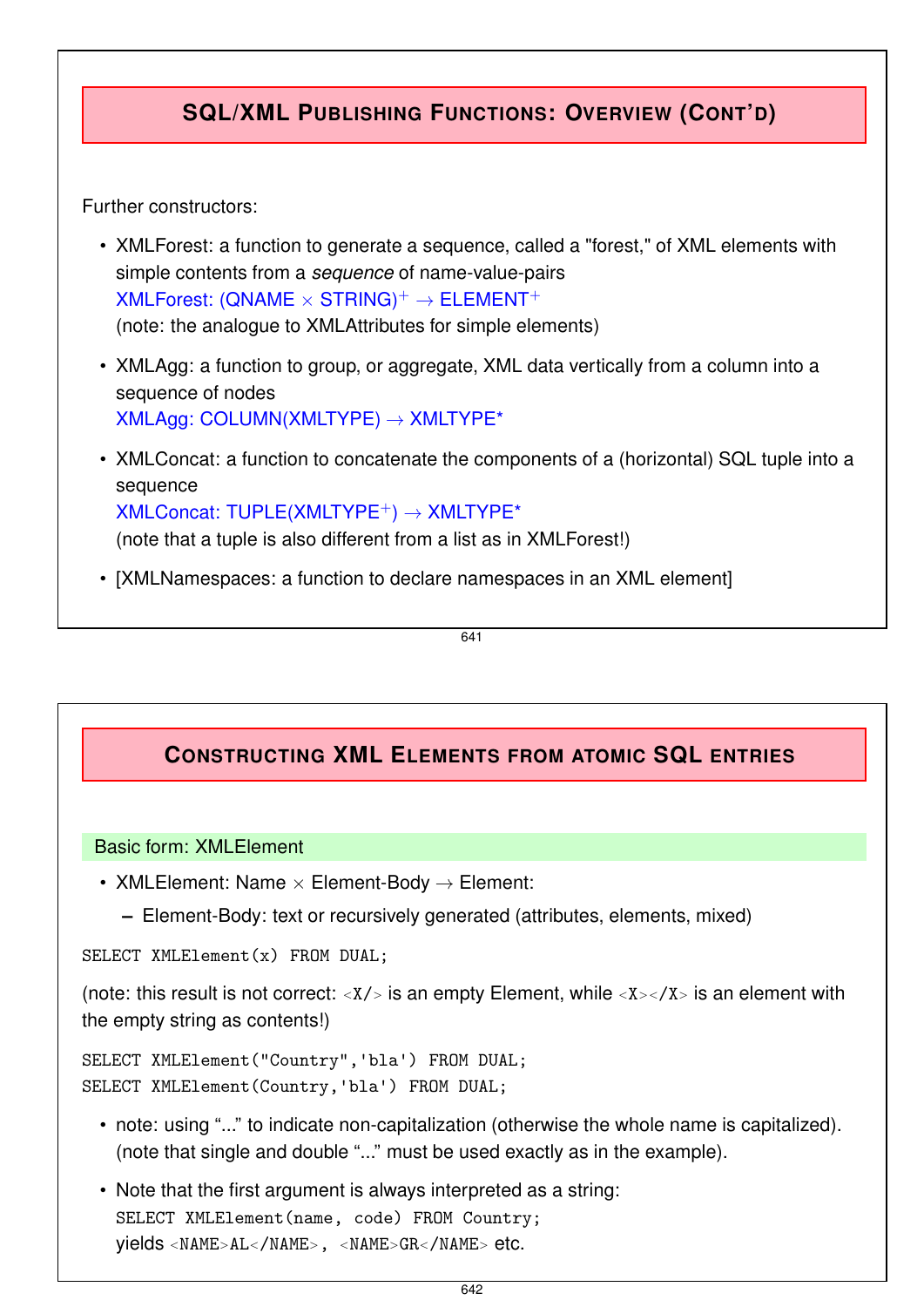#### Elements with Non-Empty Content

- XMLElement: second argument contains the element body (attributes, subelements, text),
- XMLAttributes: list of name-value pairs that generate attributes.

```
SELECT XMLElement("Country",
```

```
XMLAttributes(code AS "car_code", capital AS "capital"),
  name,
  XMLElement("Population",population),
  XMLElement("Area",area))
FROM country
WHERE area > 1000000;
[Filename: SQLX/xmlelement.sql]
A result element:
<Country car_code="R" capital="Moscow">
```

```
Russia
 <Population>148178487</Population>
 <Area>17075200</Area>
</Country>
```
643

#### Optional Substructures

- XML as abstract datatype, *functional* constructors
- semistructured data: flexible and optional substructures

```
SELECT XMLElement("City",
  XMLAttributes(country AS country),
  XMLElement("Name",name),
  CASE WHEN latitude IS NULL THEN NULL
       ELSE XMLElement("Latitude",latitude) END,
  CASE WHEN longitude IS NULL THEN NULL
       ELSE XMLElement("Longitude",longitude) END
  )
FROM city;
```
[Filename: SQLX/xmlelement2.sql]

• Note: CASE WHEN *cond* THEN *a* ELSE *b* END is a *functional* construct (like in "if" in XQuery and *<sup>&</sup>lt;*xsl:if*<sup>&</sup>gt;* in XSLT)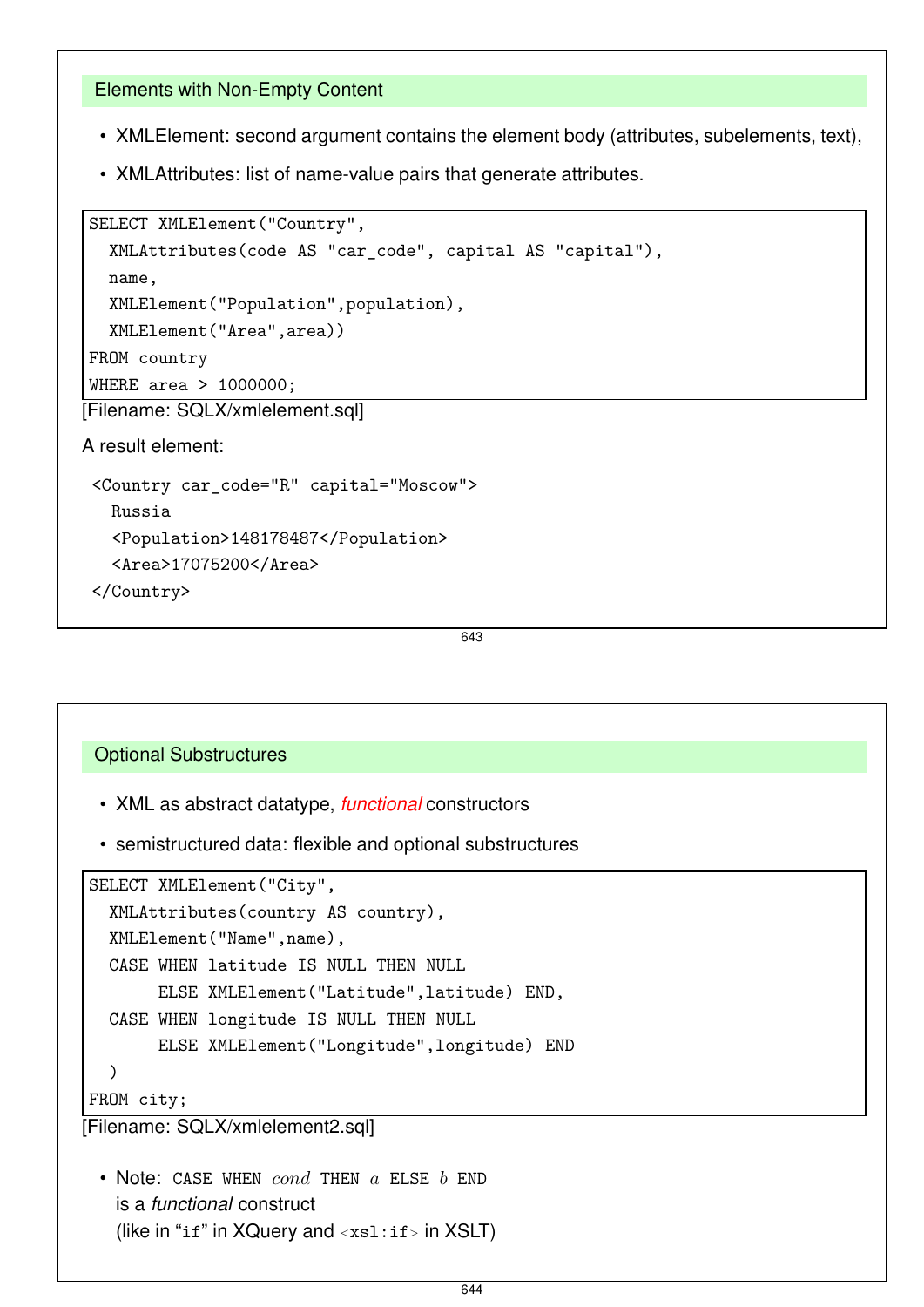# **CONSTRUCTING XML: SEQUENCES OF ELEMENTS**

#### XMLForest: short form for simple elements

SELECT XMLElement("Country", XMLForest(name AS Name, code AS car\_code, population AS "Population", area AS "Area"))

WHERE area > 1000000; [Filename: SQLX/xmlforest.sql]

<Country>

FROM country

```
<NAME>Brazil</NAME> <!-- note capitalization -->
```
<CAR\_CODE>BR</CAR\_CODE>

<Population>162661214</Population>

<Area>8511965</Area>

</Country>

 $\Rightarrow$  canonical mapping from tuples to XML elements with simple content.

645

#### **Subqueries**

Contents can also be generated by (correlated) Subqueries:

```
SELECT XMLElement("Country",
         XMLAttributes(code AS "car_code"),
         XMLElement("Name",name),
         XMLElement("NoOfCities",
                     (SELECT count(*)
                      FROM City
                      WHERE country=country.code)))
FROM country WHERE area > 1000000;
SELECT XMLElement("Country",
         XMLAttributes(code AS "car_code"),
         XMLElement("Name",name),
         (SELECT XMLElement("NoOfCities",count(*))
          FROM City
          WHERE country=country.code))
FROM country WHERE area > 1000000;
[Filename: SQLX/xmlsubquery.sql]
```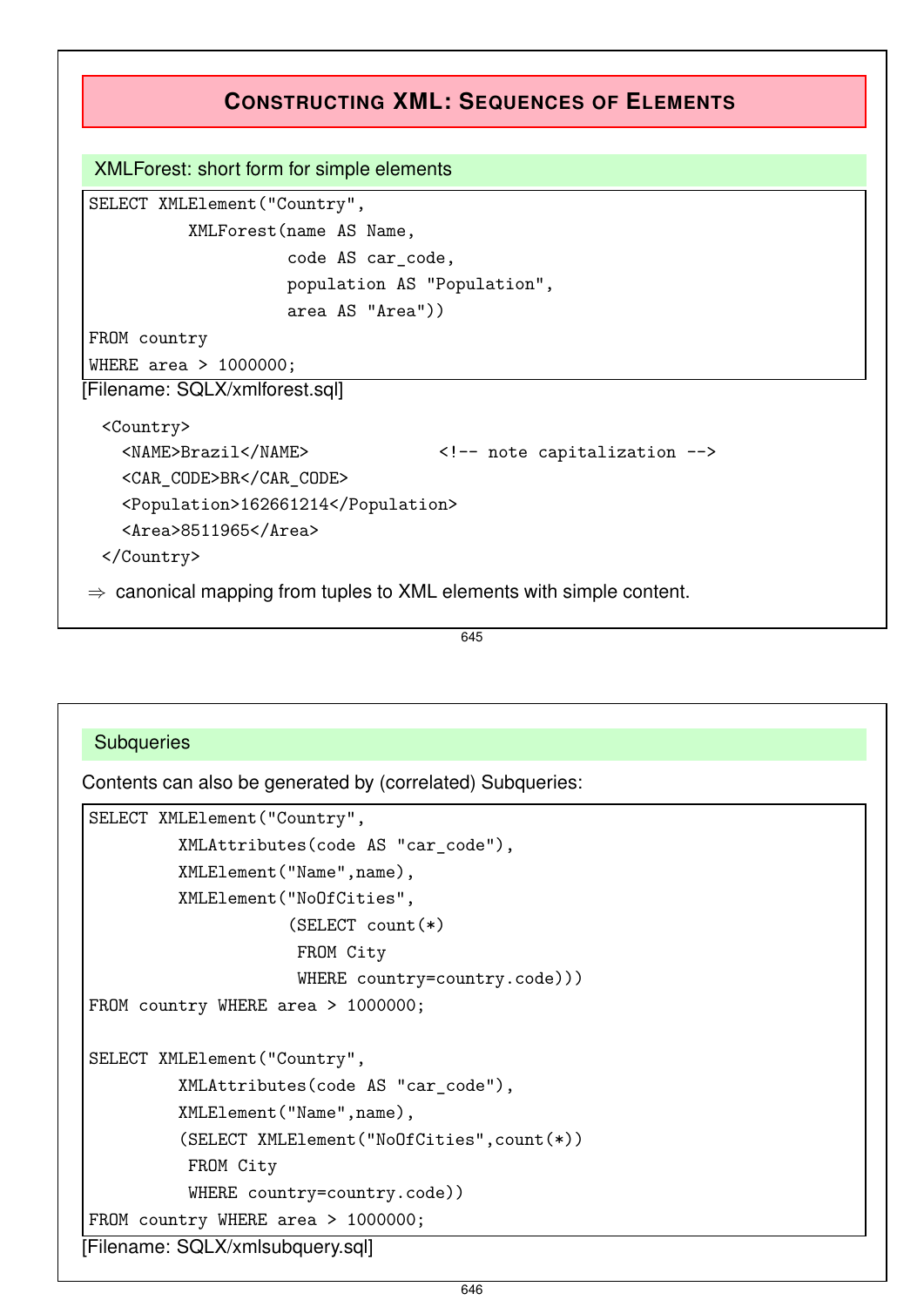Constructed XML can then be used for filling tables:

# **FILLING A TABLE ... WITH XML ROW VALUES**

CREATE TABLE CountryXML OF XMLType;

```
INSERT INTO CountryXML
 (SELECT XMLElement("Country",
   XMLAttributes(code AS "Code",
                  population AS "Population"),
   XMLElement("Name",name),
   XMLElement("Area",area),
   (SELECT XMLElement("Capital",
              XMLForest(name AS "Name",
                        population AS "Population"))
    FROM city
    WHERE country=country.code
      AND city.name=capital))
 FROM country);
[Filename: SQLX/fillcountry.sql]
```
647

# **FILLING A TABLE: XML COLUMN VALUES** CREATE TABLE CityXML (name XMLType, province VARCHAR2(50), country VARCHAR2(4), population XMLType, coordinates XMLType); INSERT INTO CityXML (SELECT XMLElement("name", name), province, country, CASE WHEN population IS NULL THEN NULL ELSE XMLElement("population", XMLAttributes(2010 as year), population) END , CASE WHEN longitude IS NULL THEN NULL ELSE XMLElement("coordinates", XMLElement("latitude", latitude), XMLElement("longitude", longitude)) END FROM city); [Filename: SQLX/fillcity.sql]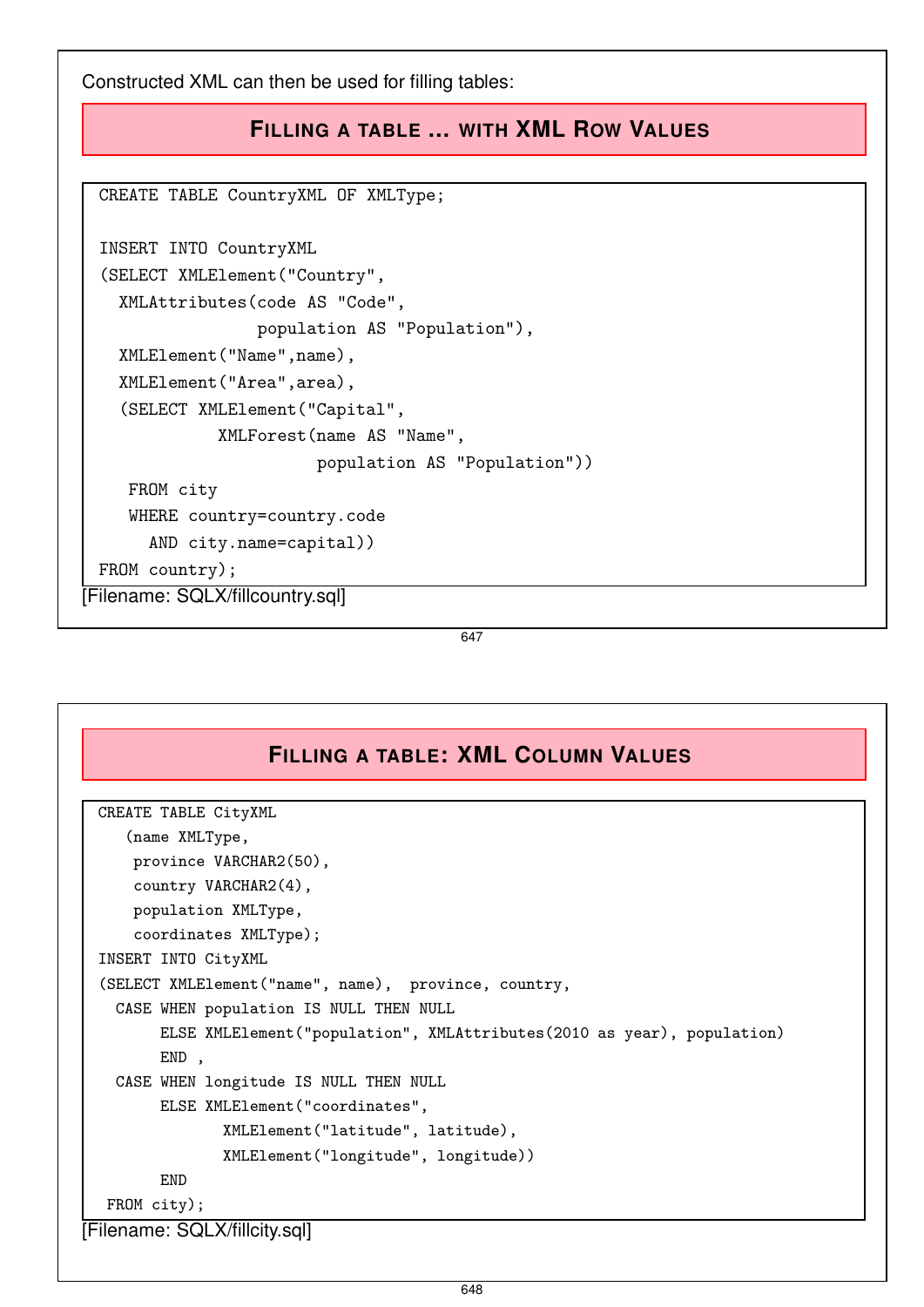# **CONSTRUCTING XML FROM XML-IN-SQL: RESTRUCTURING**

- Relational databases have
	- **–** literals (and objects for object-relational tables),
	- **–** tuples,
	- **–** tables.
- XML structures have
	- **–** sequences
	- **–** nesting (generated by XMLElement or by nested subqueries)

Create XML structures from XML-in-SQL content nodes:

- horizontally SQL/XML-to-XML: create an XML node sequence from a tuple (with XML values) [note: XMLForest does not create a sequence from a tuple, but from a list that is generated from an SQL tuple], or
- vertically SQL/XML to XML: create an XML node sequence from a column (or some rows of that column) that holds XML nodes?

```
649
```
# **CONSTRUCTING XML: GROUPING INTO A SEQUENCE**

#### Aggregated Lists

- XMLAgg: is a new SQL aggregate function (like count () or sum()), that does not return a single value but the sequence of elements in that column.
- Note: XMLAgg is not applied to a *sequence* of XML elements, but to a *column* holding XML elements!

Simplest case: XMLAgg over a table of XMLType row objects:

```
SELECT XMLElement("Cities",
  (SELECT XMLAgg(name)
  FROM CityXML c))
FROM DUAL: THE SOLY/xmlagg.sql]
Result:
<Cities>
 <name>...</name>
 <name>...</name>
  :
</Cities>
```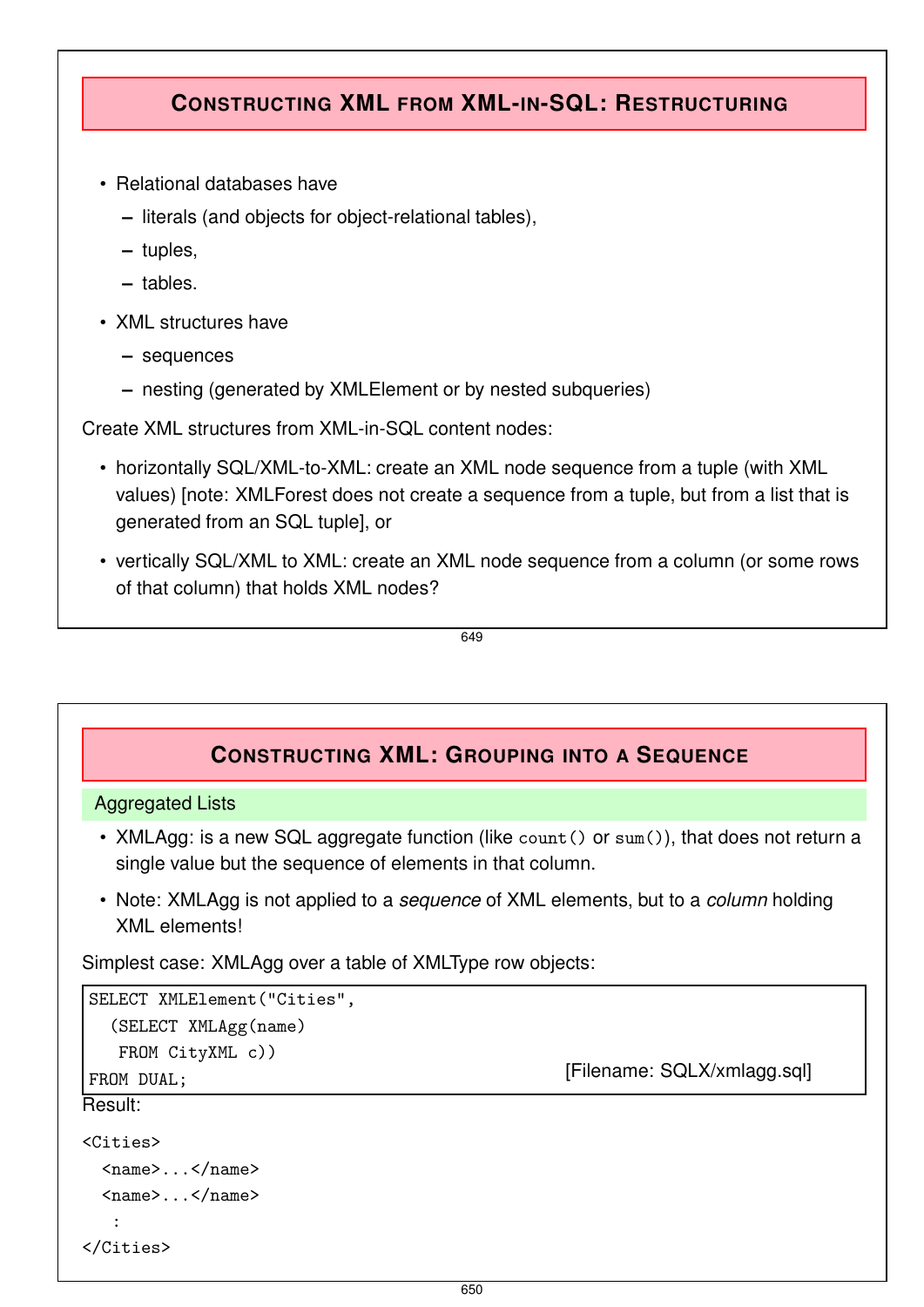# **CONSTRUCTING XML: GROUPING**

Aggregated Lists

... another example

• create a sequence of XML nodes from XML nodes generated as 1-column query result (table):

```
SELECT XMLElement("Continents",
   (SELECT XMLAgg(XMLElement("Continent", XMLAttributes(name AS "Name",
                                                          area AS "Area")))
   FROM continent))
FROM DUAL;
[Filename: SQLX/xmlagg2.sql]
Result:
 <Continents>
   <Continent Name="Europe" Area="..."/>
   <Continent Name="Asia" Area="..."/>
   :
 </Continents>
```
651

# **CONSTRUCTING XML: NESTED GROUPING**

Grouping/Aggregation: Nested Lists

• XMLAgg: generate a collection from the tuples inside of a GROUP BY: In XML, this *list* of items can also be used!

... now we can have the number of cities in a country, together with a list of them:

```
SELECT XMLElement("Country",
        XMLAttributes(country AS car_code),
        XMLElement("NoOfCities", count(*)),
        XMLAgg(XMLElement("city",name) ORDER by population))
FROM city
```
GROUP BY country;

[Filename: SQLX/xmlgroupagg.sql]

Element of the result set:

```
<Country CAR_CODE="D">
 <NoOfCities>85</NoOfCities>
 <city>Erlangen</city> <city>Kaiserslautern</city> ... <city>Berlin</city>
</Country>
```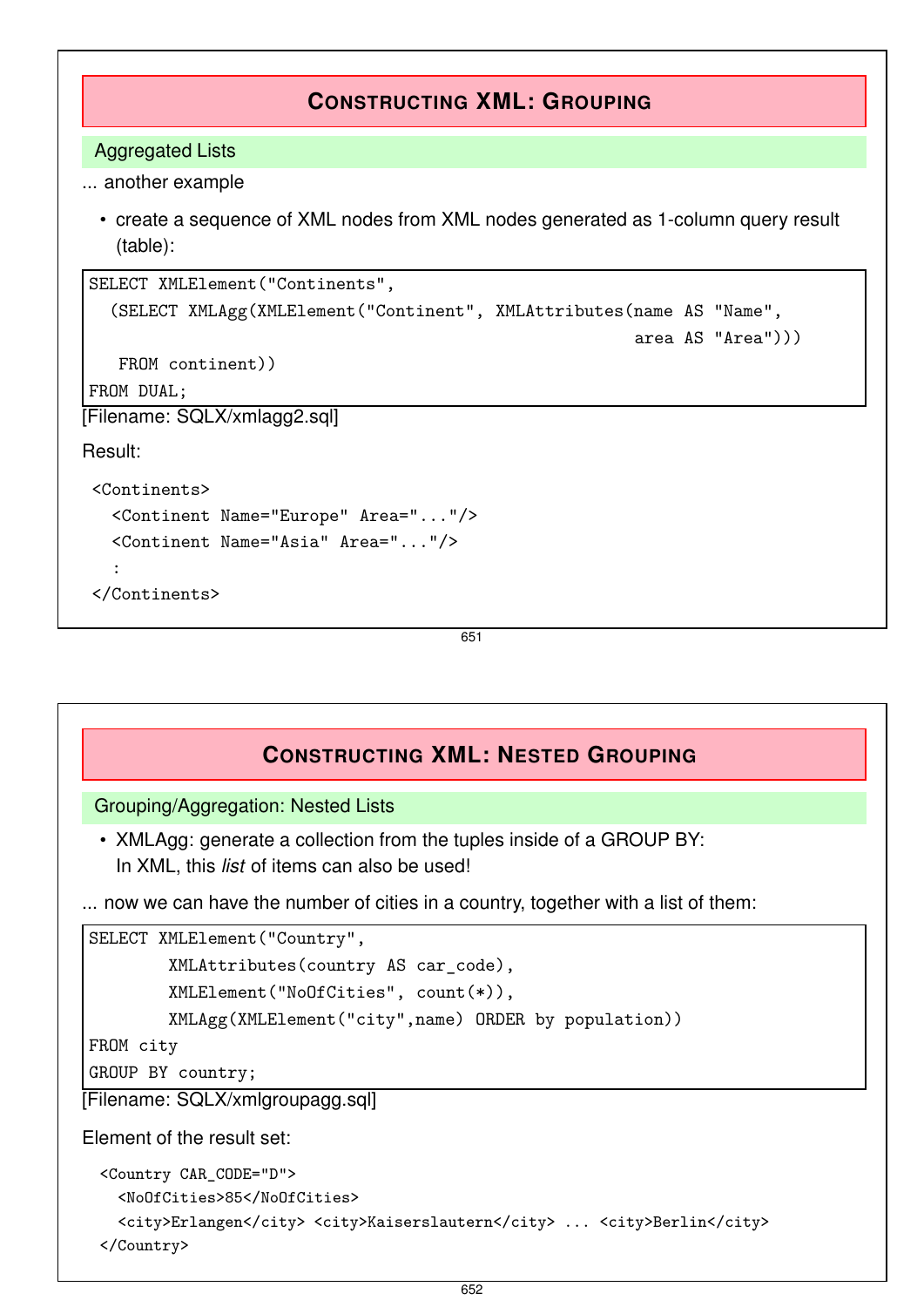# **CONSTRUCTING XML: MAPPING TUPLES INTO SEQUENCES**

#### XMLConcat

• takes a tuple of XML elements and transforms them into a sequence: (note: only elements allowed, cannot create mixed contents)

```
SELECT XMLElement("City", XMLConcat(name, population, coordinates))
-- XMLConcat(name, country -- varchar not allowed population, coordinates)
FROM CityXML
WHERE country='D';
```
[Filename: SQLX/xmlconcat.sql]

An element of the result set:

```
<City>
<name>Berlin</name>
<population>...</population>
 <coordinates><latitude>...</latitude><longitude>...</longitude></coordinates>
</City>
```
653

```
Same example with Mixed Content directly by XMLElement
```

```
SELECT XMLElement("City", name, country, population, coordinates)
```
FROM CityXML

WHERE country='D';

[Filename: SQLX/xmlconcat.sql]

An element of the result set:

```
<City>
```

```
<name>Berlin</name>
```
D

```
<population>...</population>
```

```
<coordinates><latitude>...</latitude><longitude>...</longitude></coordinates>
</City>
```
• XMLConcat directly in XMLElement does not make much sense, can be omitted.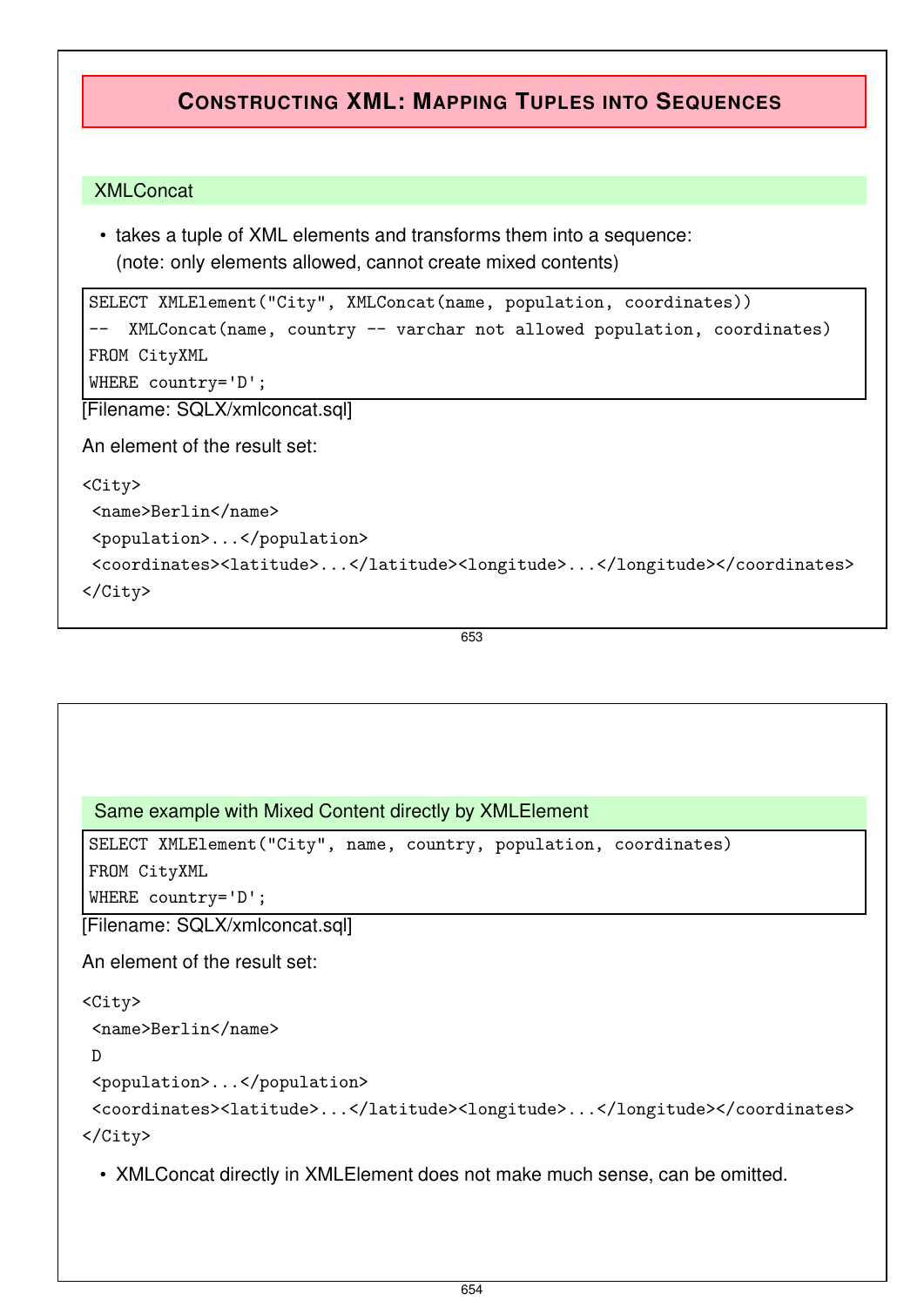#### Example: XMLConcat and XMLAgg

• the GROUP BY from Slide 652 can equivalently be expressed by using a (correlated) (Sub)query that returns a tuple for each country (consisting of the number and the aggregation of all cities):

```
SELECT XMLElement("Country",
  XMLAttributes(code AS code),
  XMLElement(name, name),
  (SELECT XMLConcat(
     XMLElement("NoOfCities", count(*)),
     XMLAgg(XMLElement("city",name)))
   FROM City
   WHERE country=code))
FROM country;
[Filename: SQLX/xmlconcatagg.sql]
```
655

# **12.2.3 Map XMLType to String for Data Exchange**

- the "user interface" sqlplus automatically shows XMLType data in its serialized XML form.
- for transmitting XML data e.g. via HTTP as a unicode stream, it must first be serialized into a VARCHAR2 (PL/SQL fragment):

SELECT XMLSerialize(CONTENT value(m)) FROM mondial m;

```
(just looks "normal")
```

```
set serveroutput on;
declare s VARCHAR2(1000);
begin
  SELECT XMLSerialize(CONTENT c.name)
  INTO s
 FROM cityXML c
 WHERE country='MC';
 dbms_output.put_line(s);
end;
/
```
[Filename: SQLX/xmlserialize.sql]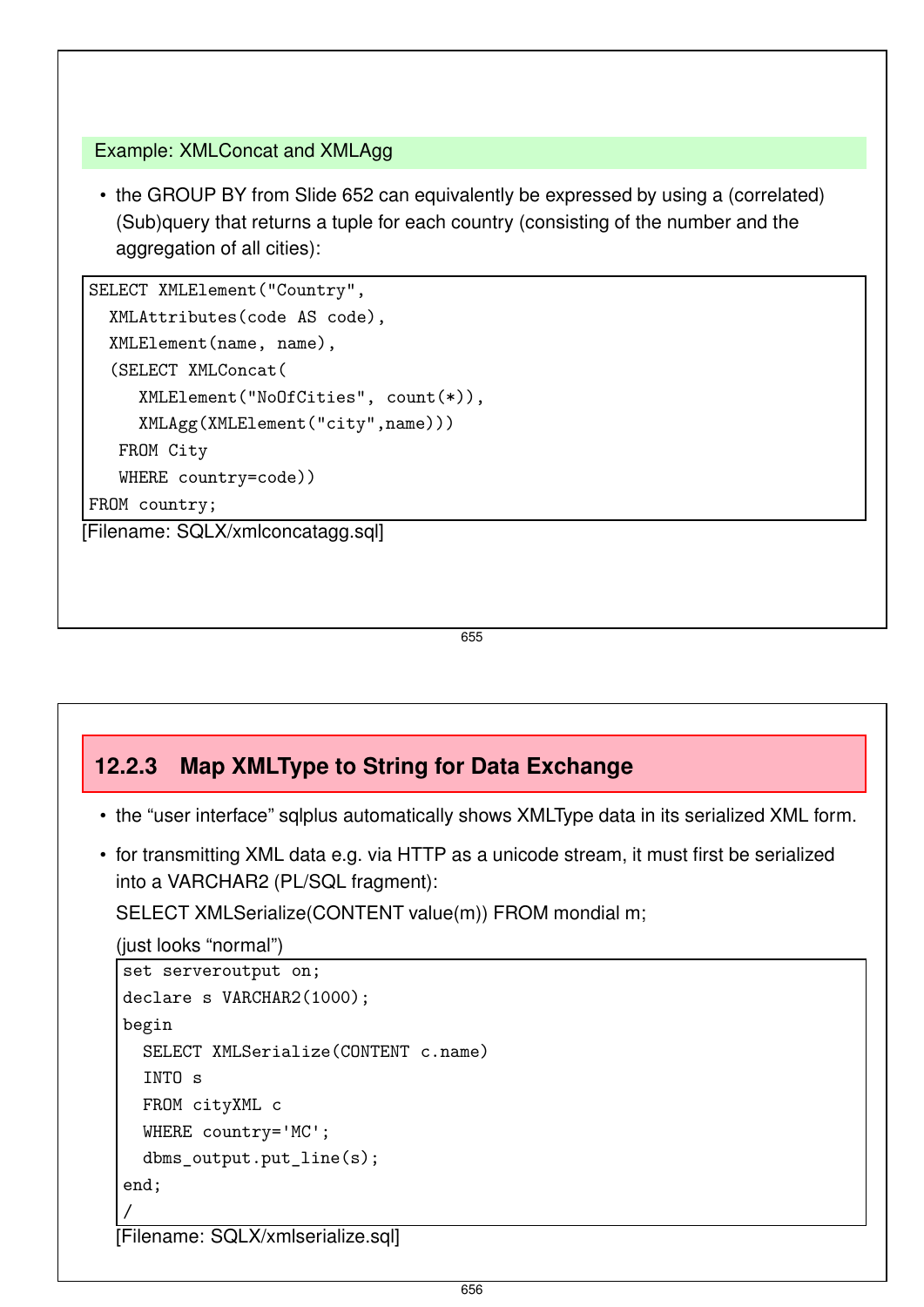# **12.2.4 Handling XML Data from within SQL**

- recall: XMLType is defined as an abstract datatype.
- it also has *selectors* that provide an interface for standard XML languages
- signature:

```
extract: XMLType \times XPath Expression \rightarrow XMLType \cup string
extractValue: XMLType \times XPath_Expression \rightarrow string
existsNode: XMLType \times XPath Expression \rightarrow Boolean for conditions
```
- implementation based on user-defined object types
	- **–** cf. object-relational extensions to SQL
- above operations also available as member methods

```
SELECT extract(value(m), '//city[name="Berlin"]') FROM mondial m;
SELECT m.extract('//city[name="Berlin"]') FROM mondial m;
SELECT extractValue(value(m), '//country[@car_code="D"]/population[last()]')
FROM mondial m;
SELECT m.extractValue('//country[@car_code="D"]/population[last()]')
FROM mondial m; - buggy (since version 9 \ldots and still in 12c)!!!
```
657

#### SELECT: "Extract" Function

extract(XMLType\_instance, XPath\_string) XMLType\_instance.extract(XPath\_string)

- First argument: selects an attribute with value of type "XMLType" in the current row (use value(.) function)
- Second argument: applies XPath string to it
- Result: value of type XMLType or any other SQL type (multi-valued results are concatenated)

#### XML Row Values

Value of the row is of type XMLType: apply methods directly

```
SELECT extract(value(c), '/Country/@Code'),
       extract(value(c), '/Country/Capital/Name')
FROM CountryXML c;
SELECT c.extract('/Country/@Code'),
       c.extract('/Country/Capital/Name')
FROM CountryXML c;
```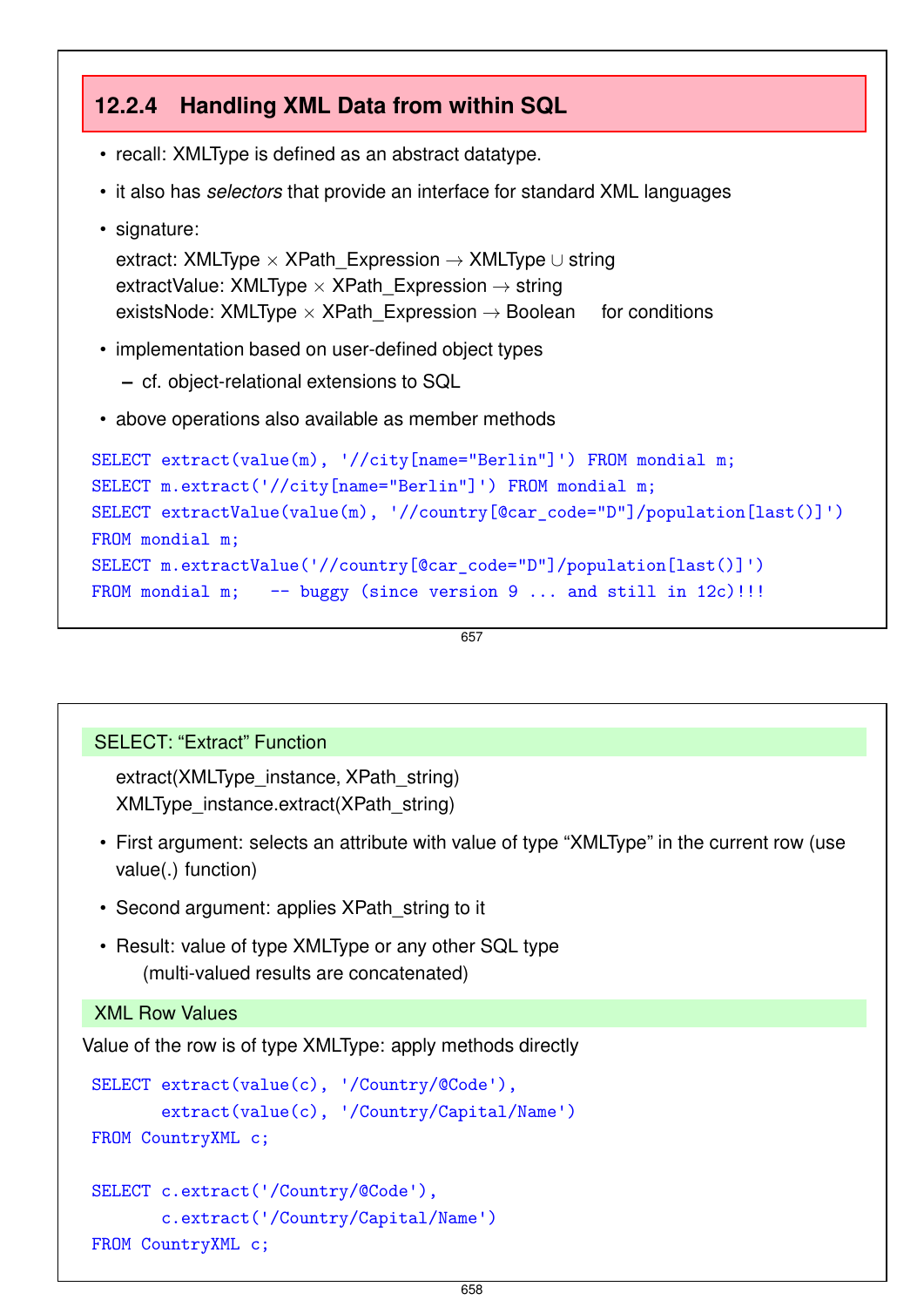### **ASIDE: SHORT OVERVIEW OF XPATH**

(use the SQLX section in different lectures)

- Navigation as in Unix: /*step*/*step*/*step* /mondial/country/name
- capitalization is relevant!
- result: a sequence of XML nodes (not only values, but also trees): /mondial/country
- steps to deeper descendants: /mondial//city/name , //city/name (latter includes /mondial/country/city and /mondial/country/province/city)
- attributes: .../@*attributname*: /mondial/country/@area
- access to text contents: /mondial/country/name/text()
- evaluation of conditions during navigation: /mondial/country[@code='D']/@area /mondial/country[name/text()='Germany']/@area
- Comparisons automatically use only the text contents: /mondial/country[name='Germany']/@area

659

#### SELECT: "Extract" Function (Cont'd)

#### XML Column Values

#### Recall:

```
CREATE TABLE CityXML (name XMLType, province VARCHAR2(50),
    country VARCHAR2(4), population XMLType, coordinates XMLType);
```
CityXML.population is an XMLType column object:

```
SELECT extract(population,'/') FROM CityXML;
SELECT c.population.extract('/') FROM CityXML c;
SELECT name, extractValue(population,'/population/@YEAR'),
       extractValue(population,'/population')
FROM CityXML;
SELECT name, c.population.extract('/population/@YEAR').getNumberVal(),
       c.population.extract('/population/text()').getNumberVal()
FROM CityXML c
ORDER BY 3;
```
- exact capitalization in XPath argument!
- extractValue currently not implemented as member method (bug)
- use getNumberVal() and getStringVal() functions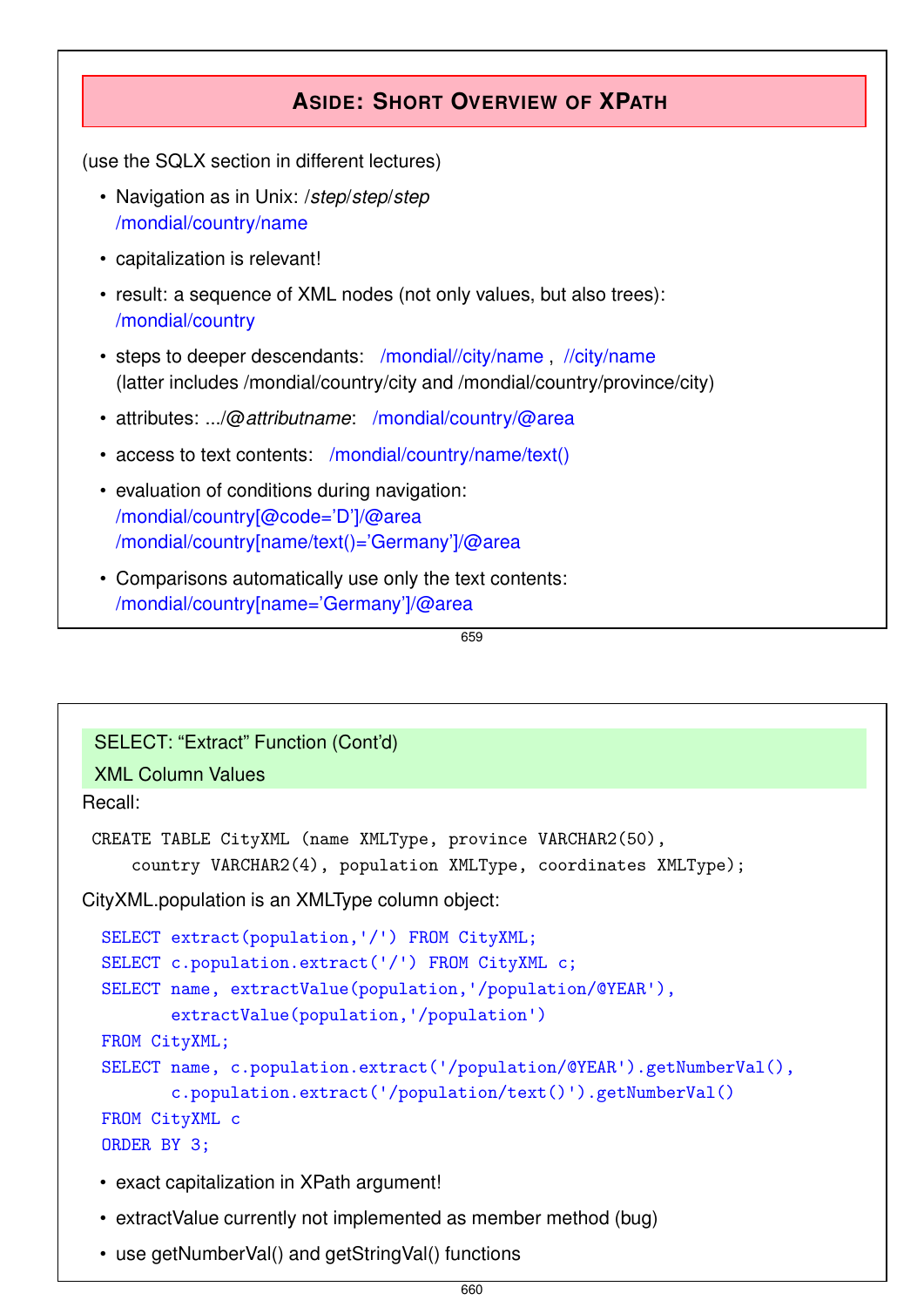# **SUBQUERIES TO XMLTYPE IN THE WHERE CLAUSE**

... for selecting and comparing values, use also extract():

```
SELECT name
FROM CityXML c
WHERE c.population.extract('/population/text()')
        .getNumberVal() > 1000000;
SELECT c.extract('/Country/Name/text()')
FROM CountryXML c
WHERE c.extract('/Country/@Population')
        .getNumberVal() > 1000000;
```
- Note: comparison takes place on the SQL level (WHERE)  $(\rightarrow)$  join functionality when variables are used).
- Note: if the XPath expression returns a sequence of results, these are concatenated already during the evaluation of the extract() function ...
- ... thus, one has to use another way.

661

#### WHERE: "ExistsNode" Function

existsNode(XMLType\_instance, XPath\_string)

- Checks if item is of XMLType instance, and XPath string has a nonempty result set:
- note: the value for the comparison must be given in the XPath *string* no joins on the SQL level possible.
- result: 1, if a node exists, 0 otherwise.

```
SELECT name, extractValue(population,'/population')
FROM CityXML
WHERE existsNode(population, '/population[text()>1000000]') = 1;
SELECT name, extractValue(population,'/population')
FROM CityXML c
WHERE c.population.existsNode('/population[text()>1000000]') = 1;
```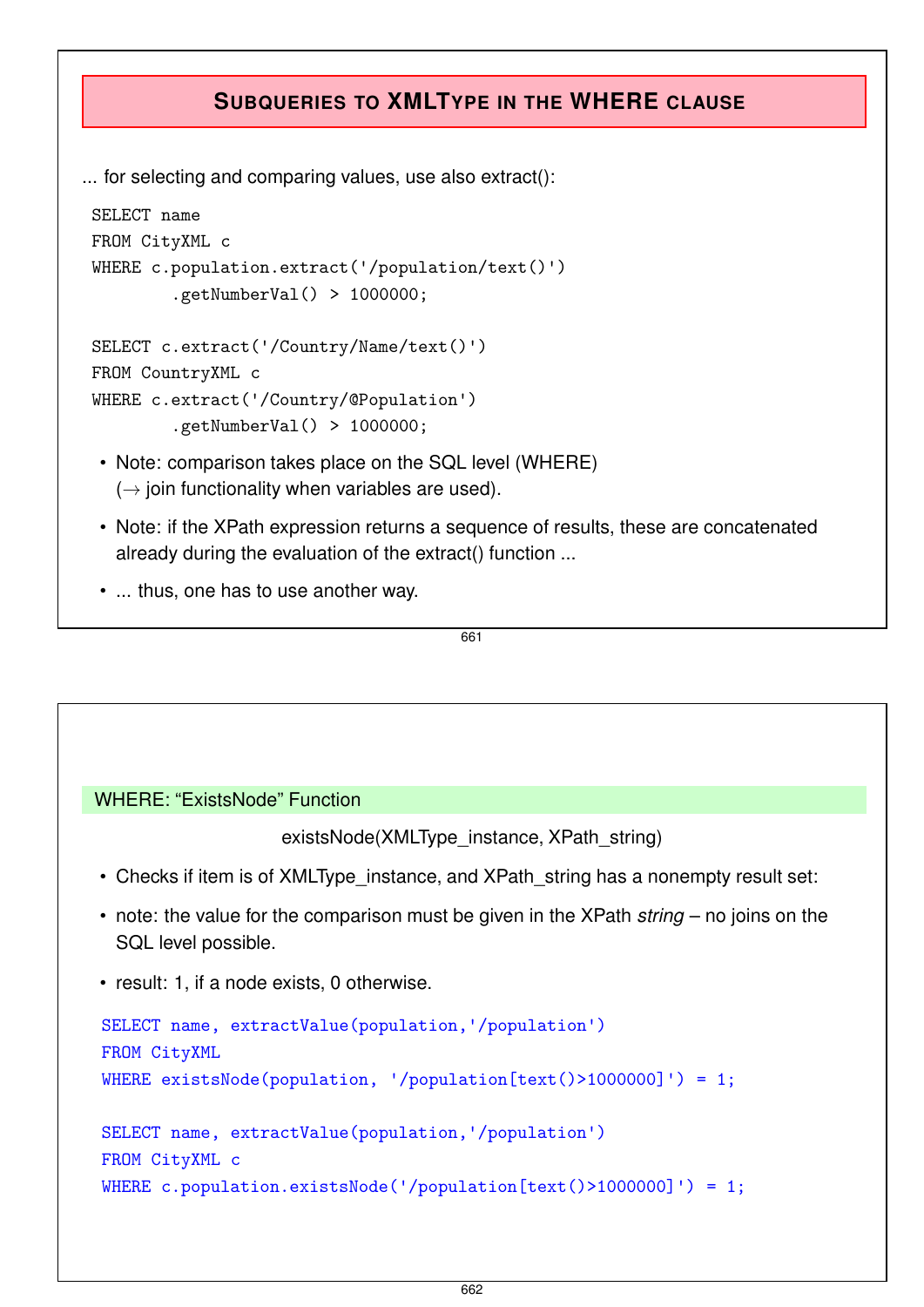# **UPDATING XML DATA**

- the complete XMLType value is *changed*, not updated
- updateXML(...) as a (transformation) function! Note: the statement "SELECT updateXML(...) FROM ..." does not update the DB, but returns the value that would result from the update ("hypothetical update").

updateXML(XMLType\_instance, (XPath\_string, new\_value)<sup>+</sup>)

- first argument: SQL selects an (SQL-)attribute of the current tuple (must result in an XMLType object),
- 2*nth* argument: selects the node(s) to be modified by the value of the ...
- $2n + 1$ th argument: new value,
- result: updates instance of type XMLType.
- Note: the expression "SELECT updateXML(...) FROM ..." does not change the database but returns only the value that *would* result from the update.

```
663
```

```
Updating XML Data (Cont'd)
```

```
SELECT updateXML(c.population,
                   'population/text()'
,
'3600000'
,
                   'population/@YEAR'
,
'2016')
 FROM CityXML c WHERE extractValue(c.name,'name')='Berlin';
 SELECT updateXML(value(c),
                   '/Country/Name/text()'
,
'Fidschi')
 FROM CountryXML c
 WHERE extractValue(value(c),'Country/Name')='Fiji';
[Filename: SQLX/updatexml.sql]
```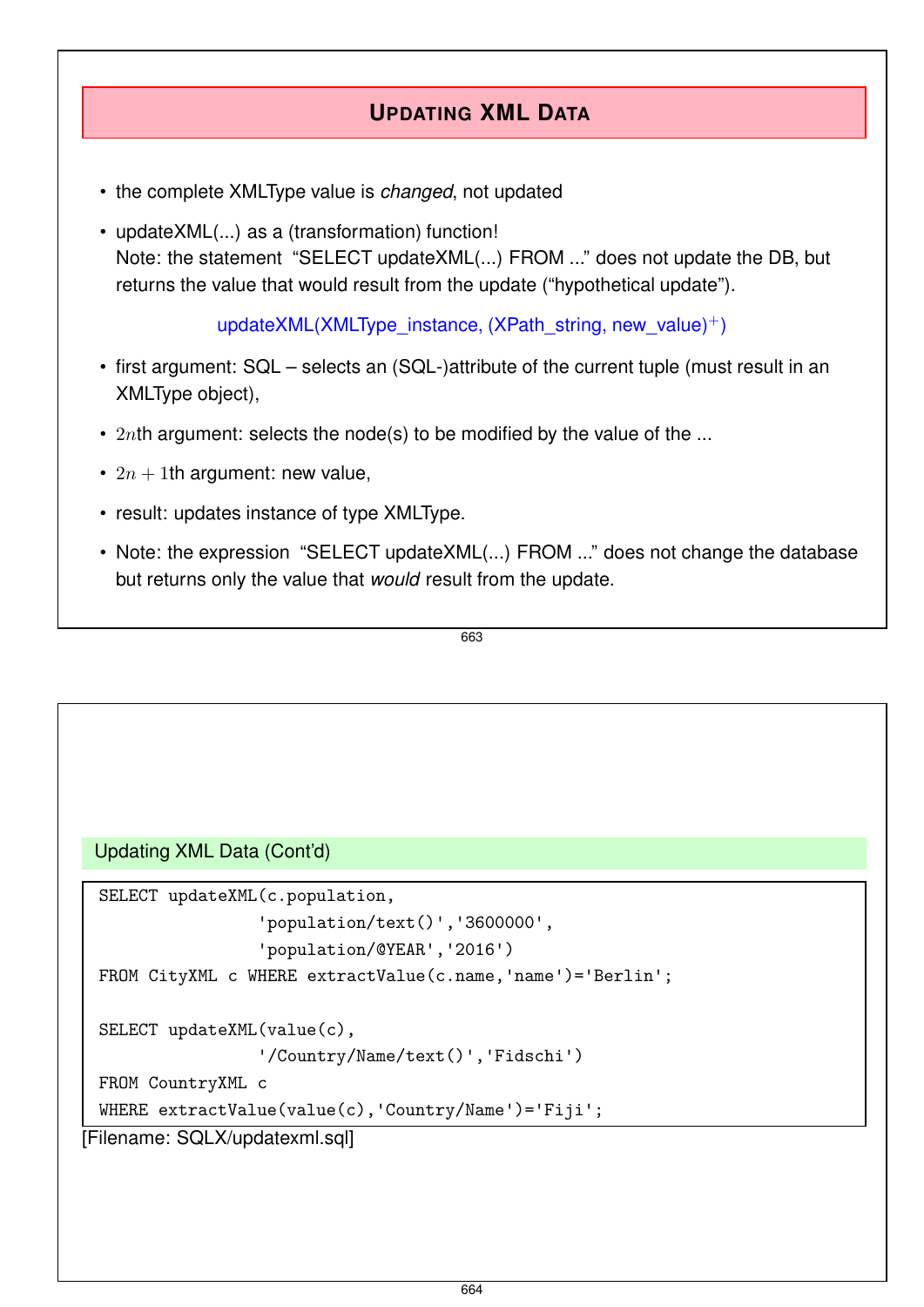### Updating XML Data (Cont'd)

This function is then used in the SQL SET-Statement:

```
UPDATE CityXML c
SET c.population -- an XMLType element
    = updateXML(c.population,
                 'population/text()'
,
'3600000'
,
                 'population/@YEAR'
,
'2016')
WHERE extractValue(c.name,'name')='Berlin';
UPDATE CountryXML c
SET value(c) = updateXML(value(c),'/Country/Name/text()'
,
'Fidschi')
WHERE existsNode(value(c),'/Country[Name="Fiji"]') = 1
```
665

|                       | CREATE OR REPLACE FUNCTION xslexample RETURN CLOB IS                                                                                                                                                                                                                                                                                                                                                 |  |
|-----------------------|------------------------------------------------------------------------------------------------------------------------------------------------------------------------------------------------------------------------------------------------------------------------------------------------------------------------------------------------------------------------------------------------------|--|
| xmldoc                | CLOB:                                                                                                                                                                                                                                                                                                                                                                                                |  |
| xsldoc                | CLOB;                                                                                                                                                                                                                                                                                                                                                                                                |  |
| myParser              | dbms_xmlparser.Parser;                                                                                                                                                                                                                                                                                                                                                                               |  |
| indomdoc              | dbms_xmldom.domdocument;                                                                                                                                                                                                                                                                                                                                                                             |  |
|                       | xsltdomdoc dbms_xmldom.domdocument;                                                                                                                                                                                                                                                                                                                                                                  |  |
| xsl                   | dbms_xslprocessor.stylesheet;                                                                                                                                                                                                                                                                                                                                                                        |  |
|                       | outdomdocf dbms_xmldom.domdocumentfragment;                                                                                                                                                                                                                                                                                                                                                          |  |
| outnode               | dbms_xmldom.domnode;                                                                                                                                                                                                                                                                                                                                                                                 |  |
| proc                  | dbms_xslprocessor.processor;                                                                                                                                                                                                                                                                                                                                                                         |  |
| html                  | CLOB DEFAULT 'BLA'; -- must be initialized;                                                                                                                                                                                                                                                                                                                                                          |  |
| <b>BEGIN</b>          |                                                                                                                                                                                                                                                                                                                                                                                                      |  |
|                       | -- Get the XML document as CLOB                                                                                                                                                                                                                                                                                                                                                                      |  |
|                       | SELECT value(m).getClobVal() INTO xmldoc FROM mondial m;                                                                                                                                                                                                                                                                                                                                             |  |
|                       | -- Get the XSL Stylesheet as CLOB                                                                                                                                                                                                                                                                                                                                                                    |  |
|                       | SELECT s.stylesheet.getClobVal() INTO xsldoc                                                                                                                                                                                                                                                                                                                                                         |  |
|                       | FROM stylesheets s WHERE name='mondial-simple.xsl';                                                                                                                                                                                                                                                                                                                                                  |  |
|                       | myParser := dbms_xmlparser.newParser;<br>-- Parse the XML document and get its DOM<br>dbms_xmlparser.parseClob(myParser, xmldoc);<br>indomdoc := dbms_xmlparser.getDocument(myParser);<br>-- Parse the XSL document and get its DOM<br>dbms_xmlparser.parseClob(myParser, xsldoc);<br>xsltdomdoc := dbms_xmlparser.getDocument(myParser);<br>xsl := dbms_xslprocessor.newstylesheet(xsltdomdoc, ''); |  |
|                       | -- Get the new xsl processor instance                                                                                                                                                                                                                                                                                                                                                                |  |
|                       | proc := dbms_xslprocessor.newProcessor;                                                                                                                                                                                                                                                                                                                                                              |  |
| outnode               | -- Apply stylesheet to DOM document<br>outdomdocf := dbms_xslprocessor.processxsl(proc, xsl, indomdoc);<br>:= dbms_xmldom.makenode(outdomdocf);                                                                                                                                                                                                                                                      |  |
| return(html);<br>END; | -- Write the transformed output to the CLOB<br>dbms xmldom.writetoCLOB(outnode, html);<br>-- Return the transformed output                                                                                                                                                                                                                                                                           |  |
|                       |                                                                                                                                                                                                                                                                                                                                                                                                      |  |
|                       | [Filename: SQLX/xslexample.sql]<br>SELECT xslexample FROM dual;                                                                                                                                                                                                                                                                                                                                      |  |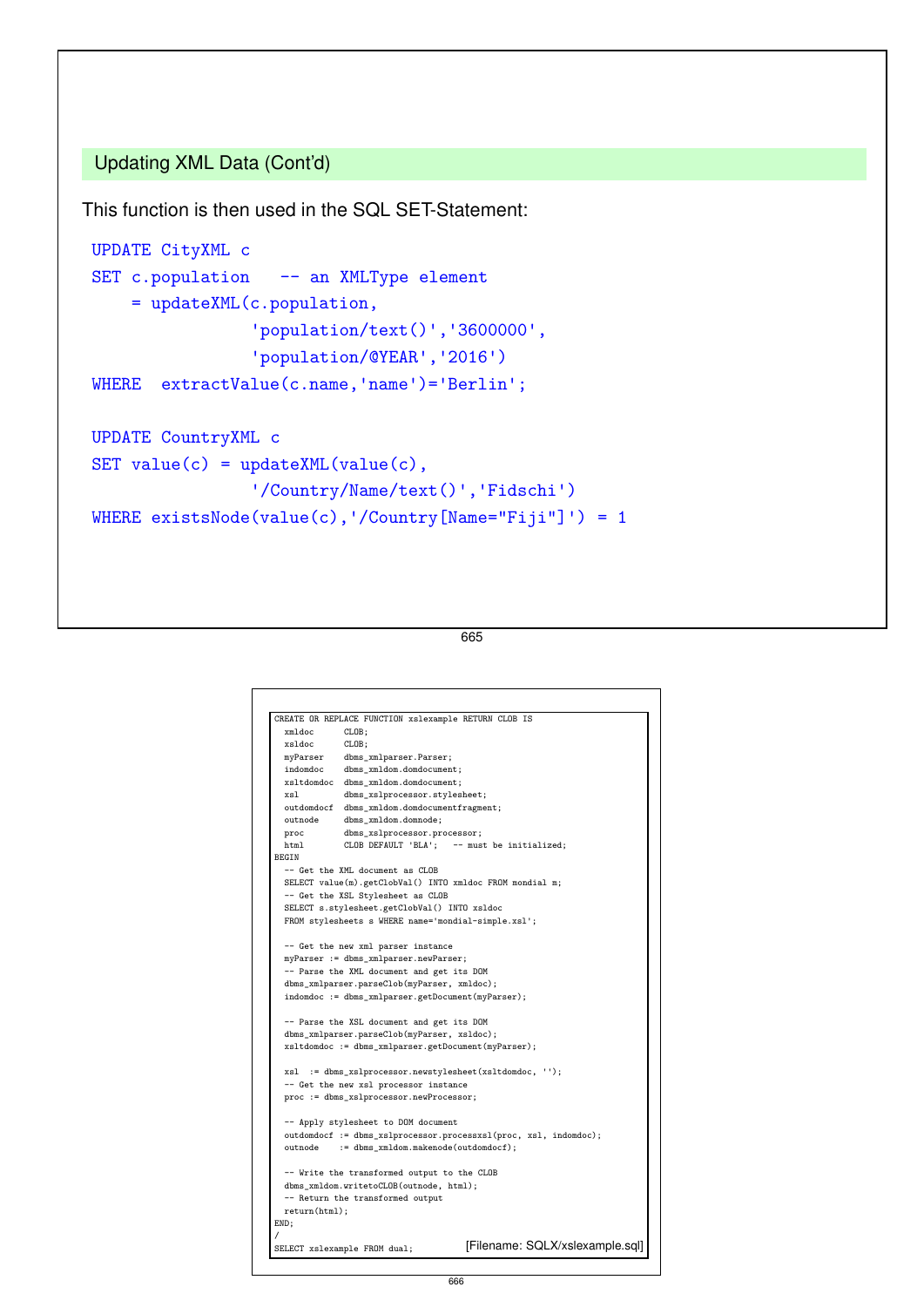### **12.3 XQuery Support in SQLX** SQL function XMLQuery() • SQL function xmlquery('*query*' [*passing vars clause*] returning content) • XQuery function ora: view (tablename) turns tables into sequences of XML elements: **–** relational tables: Every row is turned into a ROW element as shown on Slide 619, **–** object table of XMLType: sequence of the XML elements in the object table, comparable to XQuery's let • the result is the sequence of nodes as returned by the XQuery statement (of type "XML content"). SELECT xmlquery( 'for \$c in ora:view("countryXML")/Country where \$c/Capital[Population > 1000000] return \$c/Name' returning content) SELECT XMLElement("result", xmlquery( 'for \$c in ora:view("countryXML")/Country where \$c/Capital[Population > 1000000] return \$c/Name'

667

returning content)) from dual;

### Passing XML parameters to XMLQuery()

Instances of XMLType can be selected in the SQL environment and passed to XMLQuery:

- context node
- variables

```
SELECT
```
from dual;

```
XMLElement("result",
xmlquery(
  'for $c in ora:view("countryXML")/Country
   where $c/Capital[Population > $pop]
   return $c/Name'
 passing
    (SELECT population FROM City WHERE name='Tokyo') as "pop"
 returning content
```
#### )) from dual;

- comma-separated value-as-varname-list
- without "as ...": context node
- "*varname*" cares for capitalization (\$POP and ... as pop would also be correct)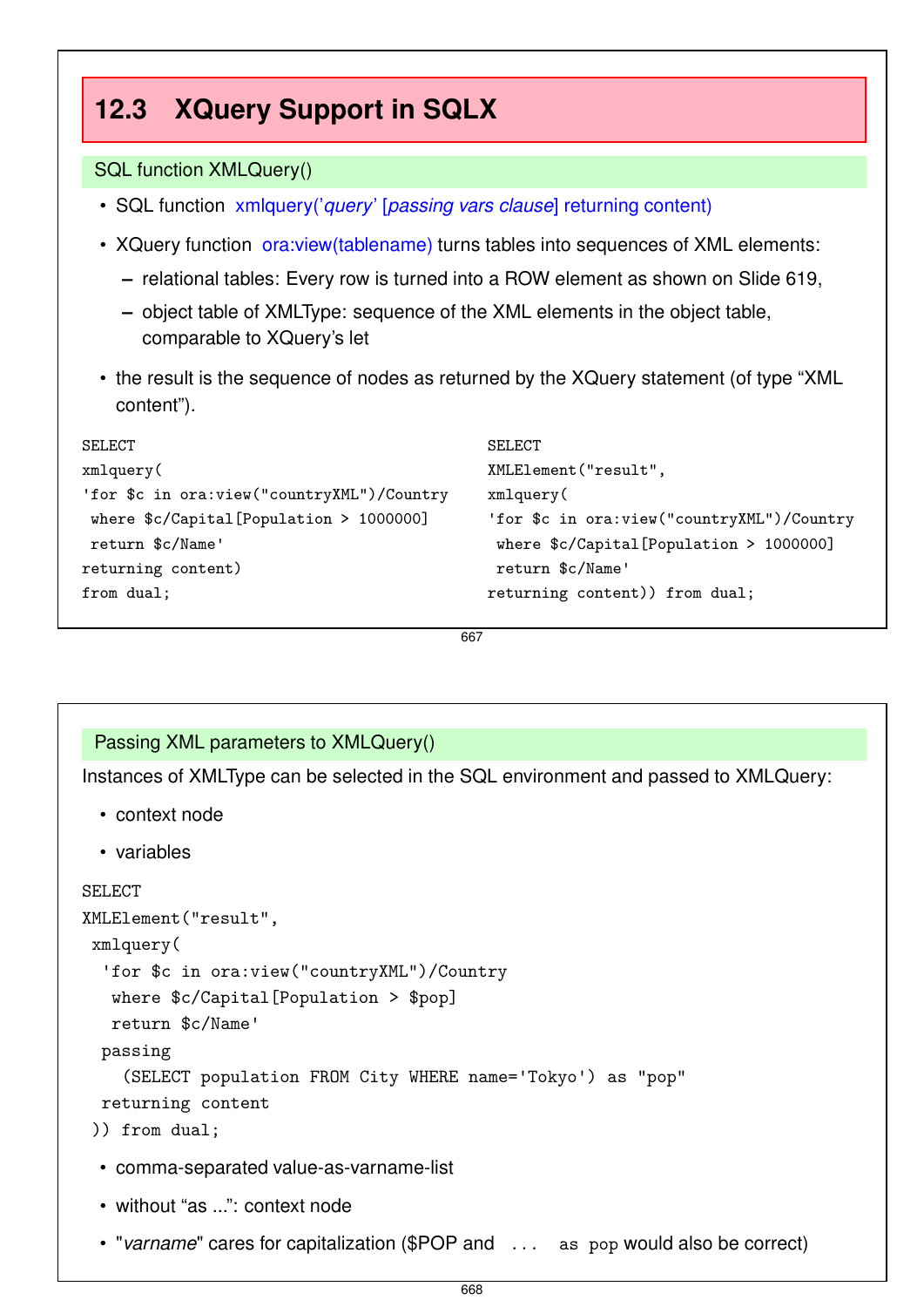#### Syntax example

- Select names of all countries
- from the only XML element stored in table mondial (used as context element)
- that have a city that has a higher population than Tokyo (obtained from an SQL query)

```
SELECT
XMLElement("result",
xmlquery(
  'for $c in //country
   where $c//city[population[last()] > $POP]
   return $c/name'
 passing
    (SELECT value(m) from mondial m),
    (SELECT population FROM City WHERE name='Tokyo') as POP
 returning content
 )) from dual;
```

```
669
```
#### XMLTable(): from XML contents sequences back to relational tables

• XQuery returns a sequence of nodes, which is of XML type "content" that can be put in an element (see above).

Turn the sequence of nodes into a table of rows:

- SQL function xmltable('*query*' [*passing vars clause*] [COLUMNS *column def clause*])
- column-def-clause is a comma-separated list of (datatype, column name, XPath expr.),
- default: a single XMLType pseudo-column, named COLUMN\_VALUE,
- the result of XMLTable can be used like a relational table.

```
SELECT column_value
FROM
xmltable ('
  for $j in //country
  return $j/name'
  passing
    (SELECT value(m) FROM mondial m));
every row of the table is of XMLType and contains
a <name>...</name>element
                                                 SELECT column_value
                                                 FROM
                                                 XMLTABLE ('
                                                   for $j in //country
                                                   return $j/name'
                                                   PASSING
                                                     (SELECT value(m) FROM mondial m))
                                                WHERE column_value LIKE '%fr%';
                                                 Note: "like" is applied to the (contents of the) ele-
                                                 ment.
```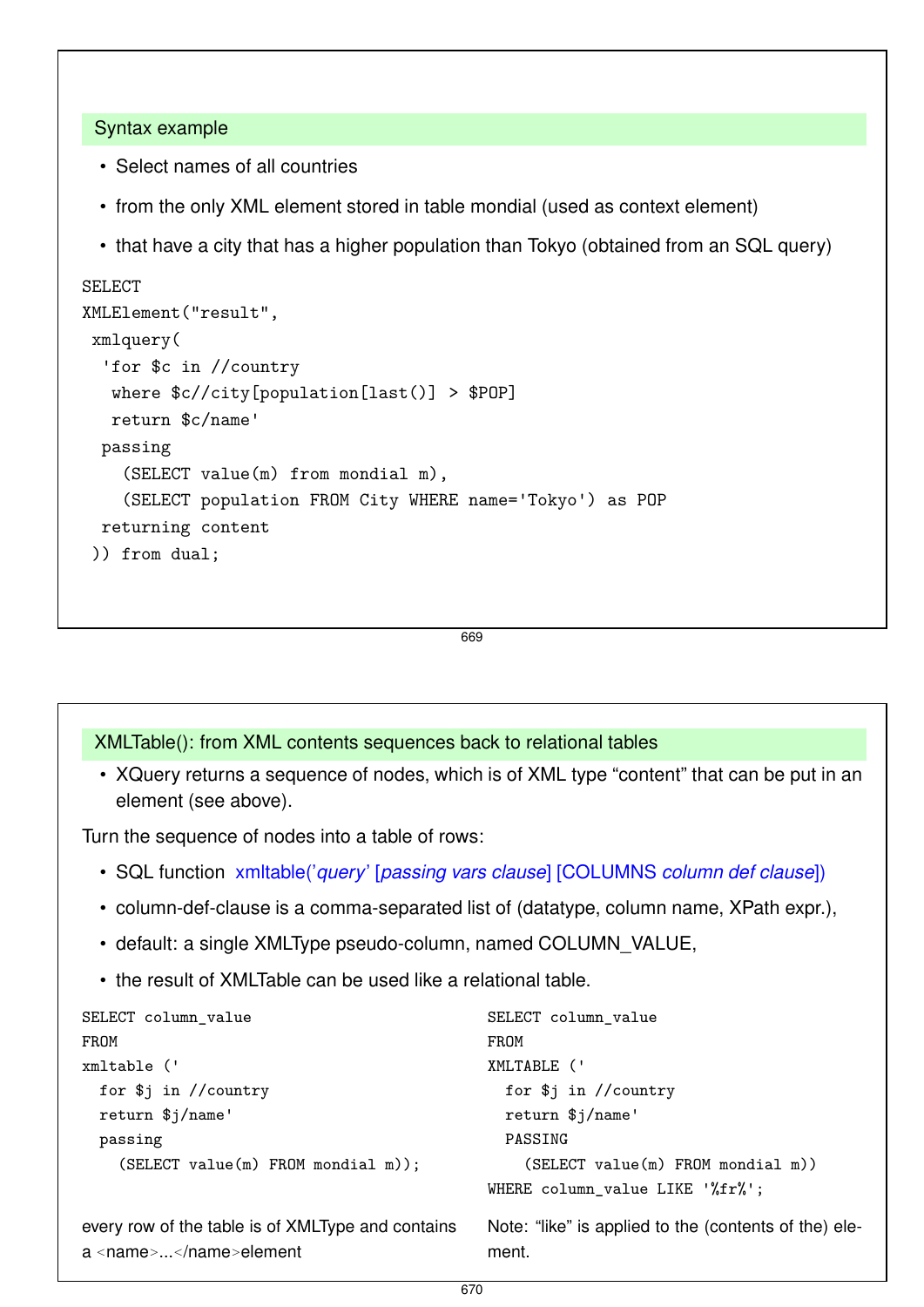#### XMLTABLE columns specification

```
SELECT *
FROM XMLTable ('
  for $j in //country
  return $j/name'
  PASSING
    (SELECT value(m) FROM mondial m)
  COLUMNS
   result XMLTYPE PATH '.',
    x VARCHAR2(50) PATH 'text()');
returns <name>...</name>elements.
                                        SELECT *
                                        FROM XMLTable ('
                                          for $j in //country
                                          return $j'
                                          PASSING
                                             (SELECT value(m) FROM mondial m)
                                          COLUMNS
                                            name VARCHAR2(50) PATH 'name',
                                            area NUMBER PATH '@area',
                                            population NUMBER
                                              PATH 'population[position()=last()]');
```
casts automatically to numbers.

- note: the second example requires explicit "[position()=last()]" instead of only [last()].
- Additional specification of namespaces (for the paths): see documentation.

#### 671

```
Back and Forth: an example
  • the result of XMLTable(...) can be used like a relational table:
SELECT u.column_value, u.column_value.extract('//Name/text()')
FROM (
SELECT t.column_value
FROM
XMLTABLE ('
  for $j in $X/*
  return $j'
  PASSING
  (xmlquery(
    'for $c in ora:view("countryXML")/Country
     where $c/Capital[Population[last()] > $pop]
     return $c/Name'
    PASSING (SELECT population FROM city WHERE name='Berlin') as "pop"
    RETURNING content)
  ) AS X) t) u
WHERE u.column_value.extract('//Name/text()') like '%ic%';
  • or e.g. in insert: INSERT INTO ... (SELECT * FROM XMLTable(...)).
```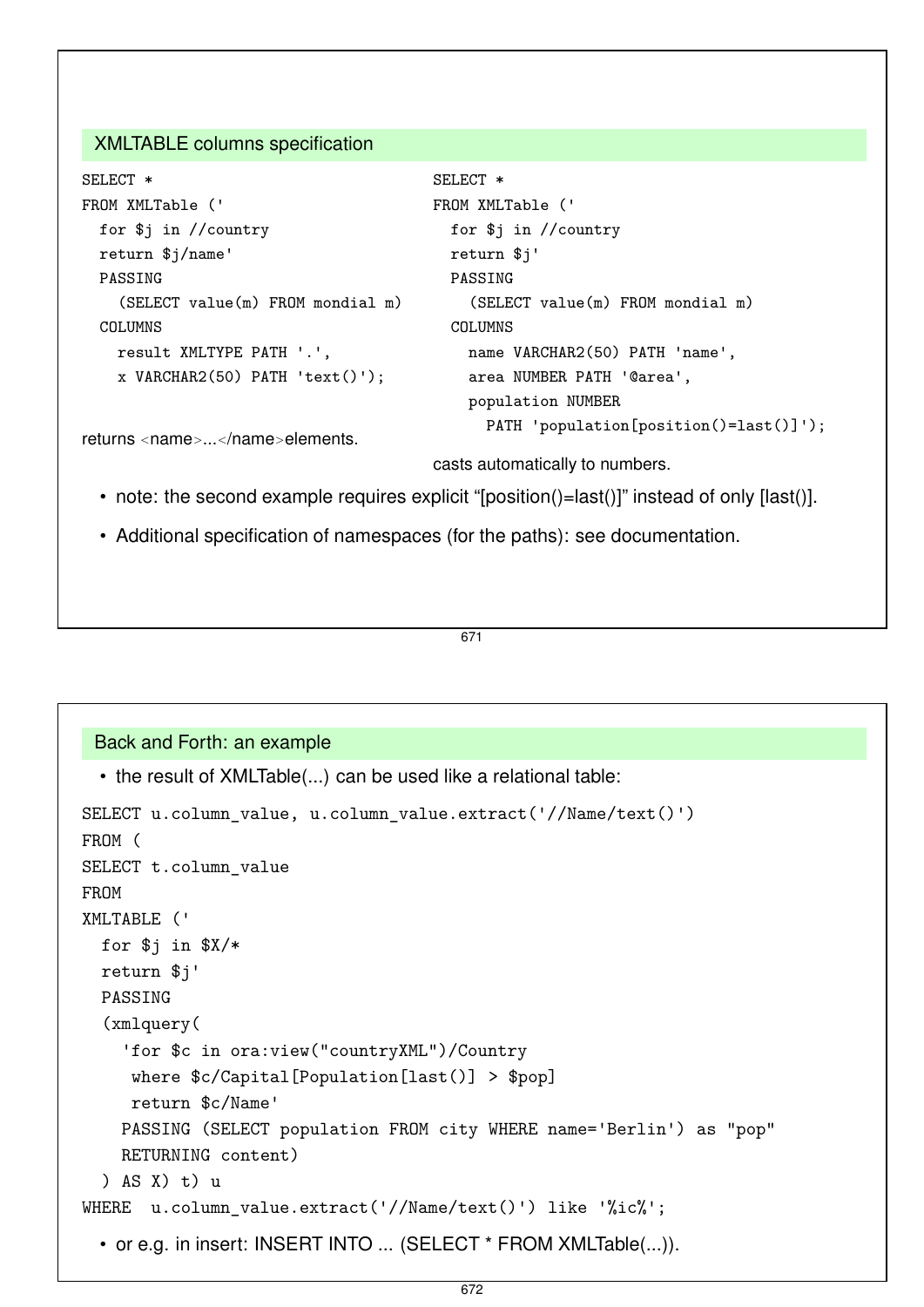```
XQuery in SQLplus
```
- simple keyword "xquery",
- returns the result of applying XMLTable (i.e., one row for each result of the xquery statement):

```
xquery
 for $c in ora:view("countryXML")/Country
 where $c/Capital[Population > 1000000]
return $c/Name
/
In contrast to many XML tools, attribute nodes are output as string values:
xquery
for $i in ora:view("mondial")/mondial/country
return $i/@car_code
/
```

```
673
```

```
Namespaces and Function Declarations
 • as usual in XQuery:
xquery
declare namespace local = "http://localhost:8080/defaultNS";
declare function local:density($pop, $area)
{
    $pop div $area
};
for $c in ora:view("mondial")//country
return local:density($c/population[last()],$c/@area)
/
```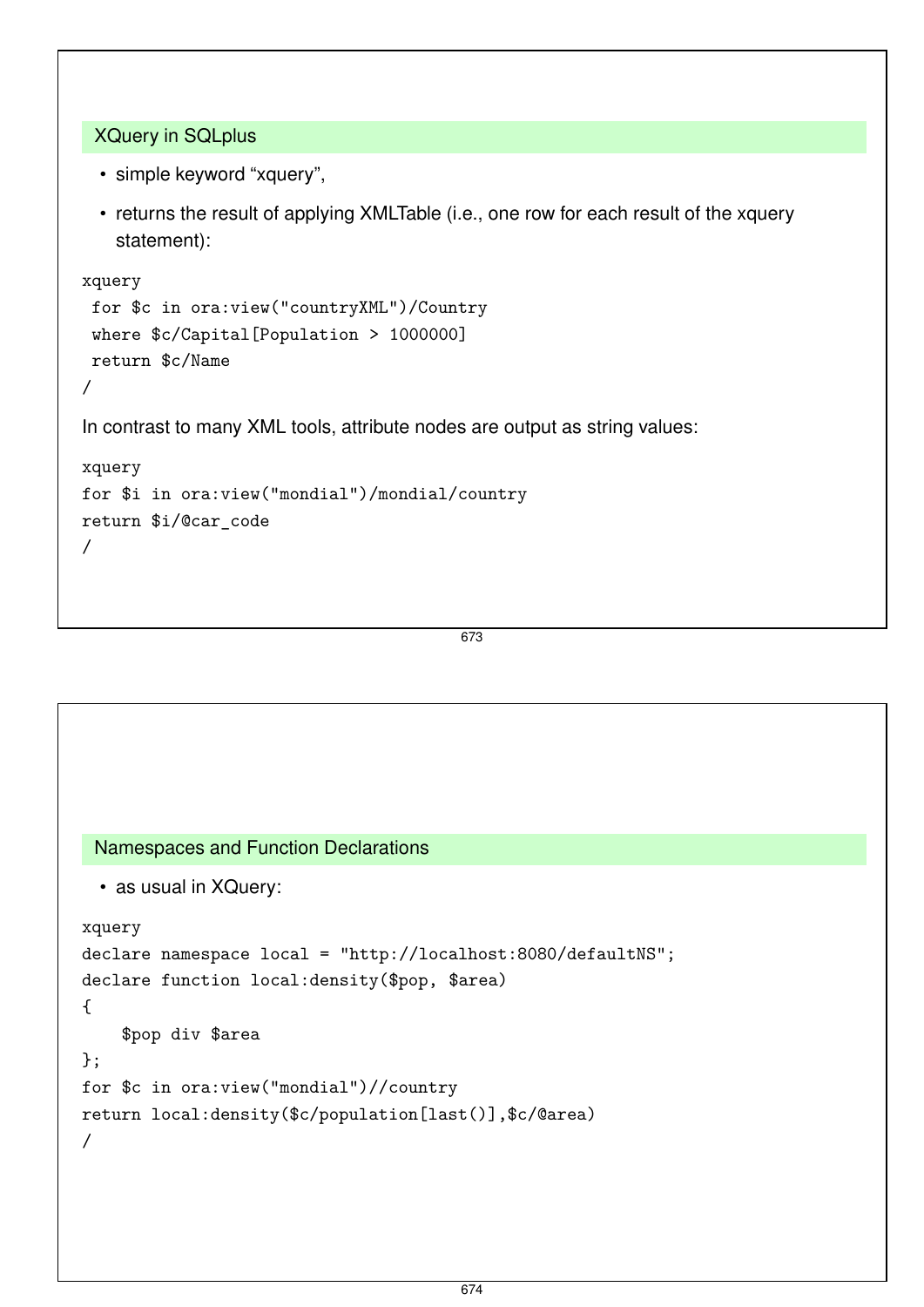#### Restrictions of Functionality

(Oracle version 12c)

- most XQuery/XPath functionality is supported (aggregation, context functions, some/every, string functions, path alternatives, ...)
- id(.) and idref(.) are not supported (recall that documents do not contain a DTD reference)

675

### **INDEXES**

• Indexes on XML data can be defined over any literal fields:

```
CREATE INDEX countrycodeindex
ON countryxml c
 (EXTRACTVALUE(value(c), '//Country/@Code'));
CREATE INDEX countrycapnameindex
ON countryxml c
 (EXTRACTVALUE(value(c), '//Country/Capital/Name'));
CREATE INDEX mondialcitynameindex
ON mondial m
 (EXTRACTVALUE(value(m), '//Country//City/Name'));
```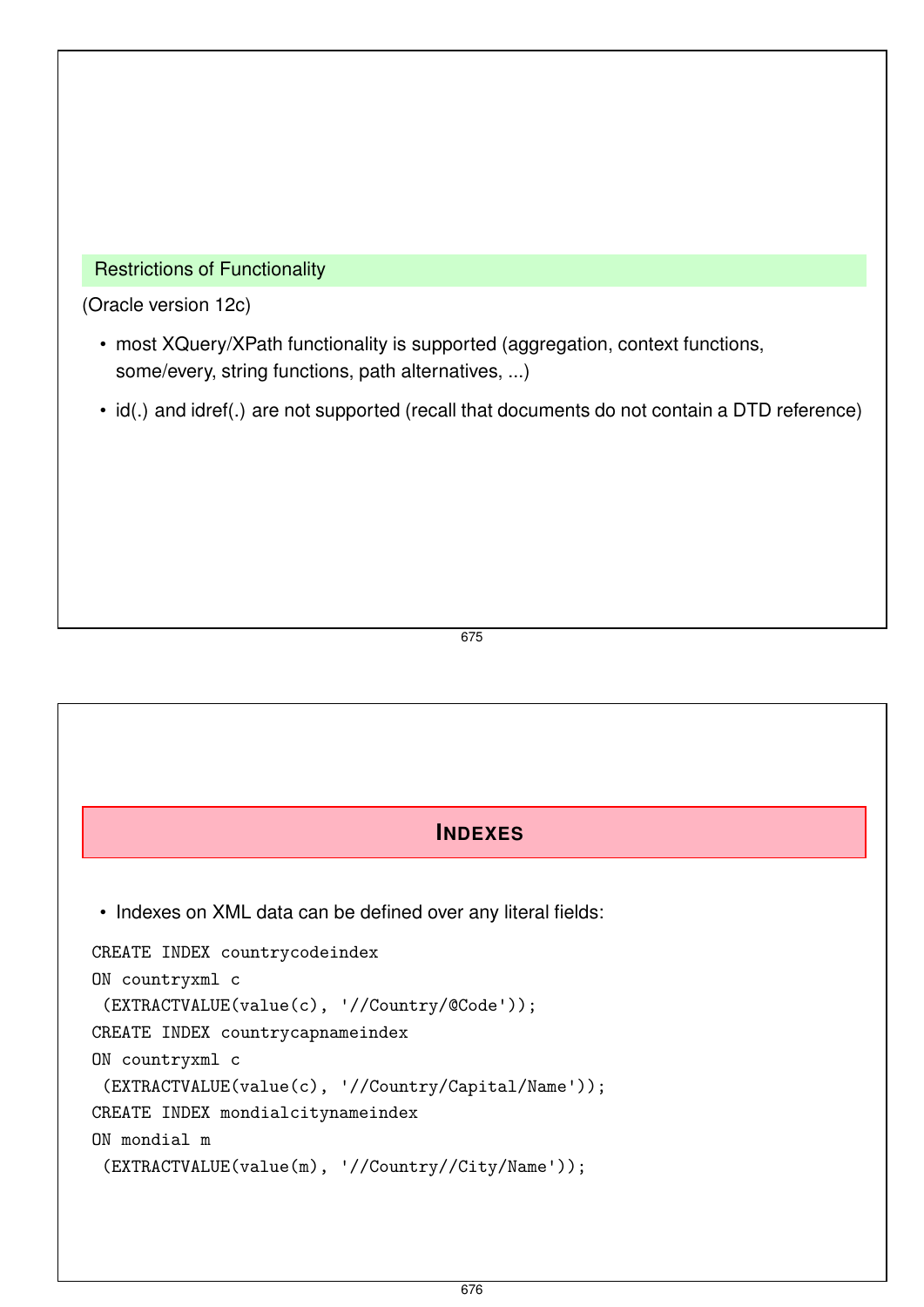# **12.4 XML Storage in Oracle**

- CLOB (Character Large Object): Default. XML is stored in its Unicode representation. Note: for content management/delivery (e.g., to a Web server or as a Web service that just requires to get a Unicode stream) this is optimal. Queries: XML is parsed internally and XPath/XQuery is applied.
- Binary XML

```
CREATE TABLE mondialBin OF XMLType
 XMLTYPE STORE AS BINARY XML;
INSERT INTO mondialBin VALUES(
 system.getxml(
 'http://www.dbis.informatik.uni-goettingen.de/Teaching/DBP/XML/mondial.xml'));
```
• object-relational (only possible, if an XML Schema with oracle-specific annotations is preloaded)

677

### **STORAGE: PERFORMANCE COMPARISON**

```
• BinaryXML is much faster
   this example: 16:1
SET PAUSE OFF;
SET TIMING ON;
select xmlquery('
 for $i in ora:view("mondial")/mondial
let $city := $i//city
let $country := $i/country
where $city/@country = $country/@car_code
   and $city/@id = $country/@capital
return $city/name
 'returning content)
from dual;
needs first time: 8.34,
then between 7.30 and 7.90
                                               select xmlquery('
                                                for $i in ora:view("mondialbin")/mondial
                                                let $city := $i//city
                                                let $country := $i/country
                                                where $city/@country = $country/@car_code
                                                  and $city/@id = $country/@capital
                                                return $city/name
                                                'returning content)
                                                from dual;
                                               needs first time: 0.42,
                                               then between 0.28 and 0.30
```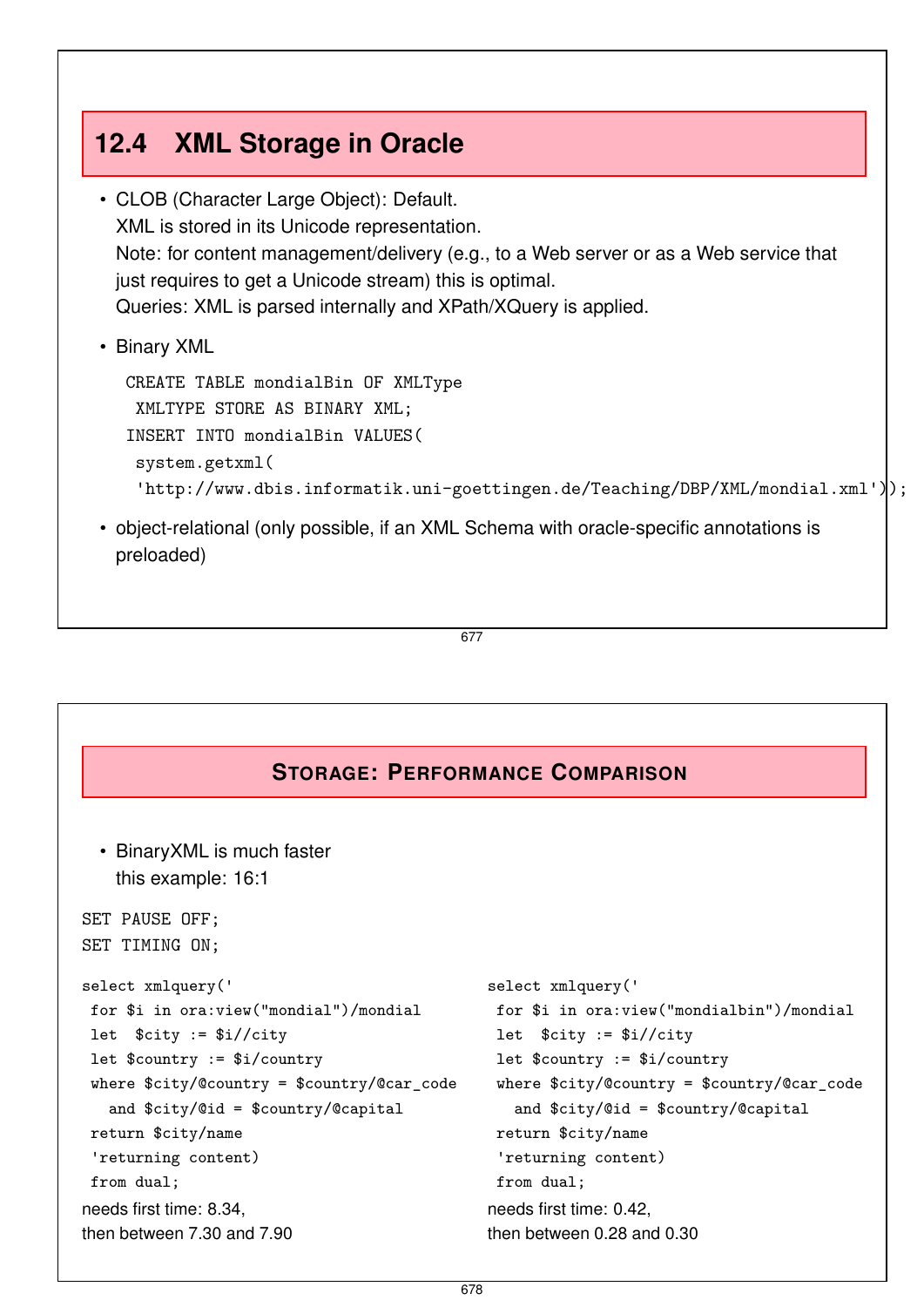```
Storage: Performance Comparison (Cont'd)
  • join between two XPaths on a single XML table
SELECT * FROM XMLTABLE('
for $i in ora:view("mondial")//country
    $j in ora:view("mondial")//city,
where i/\mathbb{C}ar\_{code} = i/\mathbb{C}countryand i/\mathcal{C}capital = i/\mathcal{C}id =
return $j/name/text()');
```
- without XMLTYPE STORE AS BINARY XML: to do
- with XMLTYPE STORE AS BINARY XML: to do

```
679
```

```
Storage: Performance Comparison (Cont'd)
CREATE TABLE mcity OF XMLType XMLTYPE STORE AS BINARY XML;
CREATE TABLE mcountry OF XMLType XMLTYPE STORE AS BINARY XML;
INSERT INTO mcity (SELECT COLUMN_VALUE FROM XMLTABLE(
    'for $c in ora:view("mondial")//city return $c'));
INSERT INTO mcountry (SELECT COLUMN_VALUE FROM XMLTABLE(
    'for $c in ora:view("mondial")//country return $c'));
CREATE INDEX mcountrycode ON mcountry c
  (EXTRACTVALUE(value(c), '//country/@car_code'));
CREATE INDEX mcountrycap ON mcountry c
  (EXTRACTVALUE(value(c), '//country/@capital'));
CREATE INDEX mcitycountry ON mcity c
  (EXTRACTVALUE(value(c), '//city/@country'));
CREATE INDEX mcityid ON mcity c
  (EXTRACTVALUE(value(c), '//city/@id'));
SELECT * FROM XMLTABLE('
for $i in ora:view("mcountry")/country,
    $j in ora:view("mcity")/city
where i/\mathcal{C}car\_{code} = i/\mathcal{C}country and i/\mathcal{C}capital = i/\mathcal{C}idreturn $j/name'); -- /text() -> error/bug
```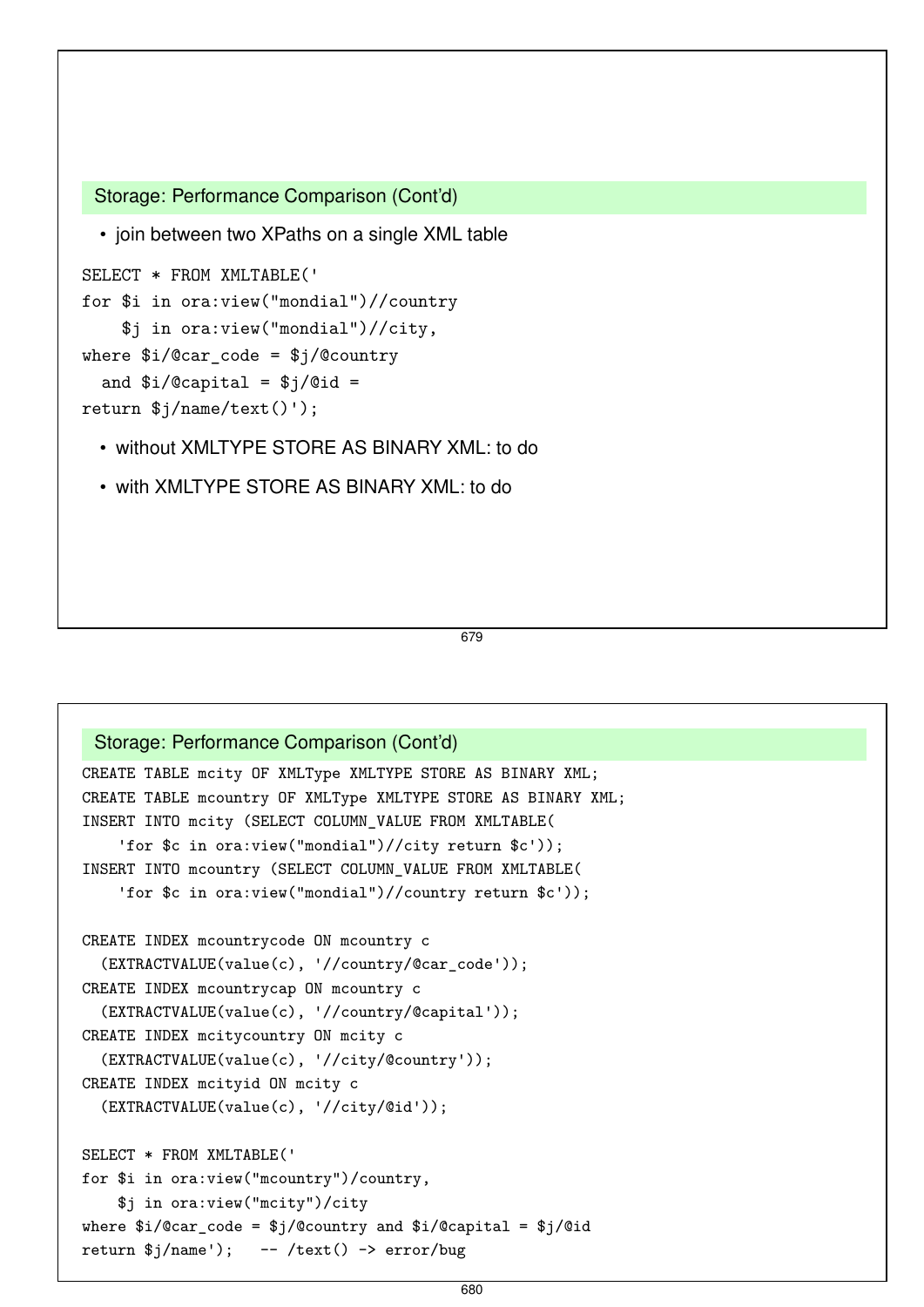Storage: Performance Comparison (Cont'd)

- without XMLTYPE STORE AS BINARY XML: even for restricted size (cities *>* 200000 inhabitants, countries with area *>*1000000) 26 minutes.
- with XMLTYPE STORE AS BINARY XML: 3 minutes
- without indexes: first run needs longer (e.g., 26min/20min); then nearly same time as with indexes.

681

# **12.5 Background: XMLType as Object Type**

(cf. "Practical Training in SQL" course)

Since SQL3 Standard: Object(-relational) types

- user-definable: CREATE TYPE AS OBJECT ... / CREATE TYPE BODY
- stored as *row* or *column objects* CREATE TABLE cities OF CityObjectType;
- *member methods*
	- **–** programmed in PL/SQL or recently also in Java
	- **–** calls are embedded into SQL: SELECT *object.method(args)*
- reference attributes: CREATE TABLE COUNTRY (..., capital REF CityType, ...); SELECT c.capital ...;
- $\Rightarrow$  now used for implementing XMLType
- as predefined internal classes/types
- can be used high-level from SQL, or low-level inside PL/SQL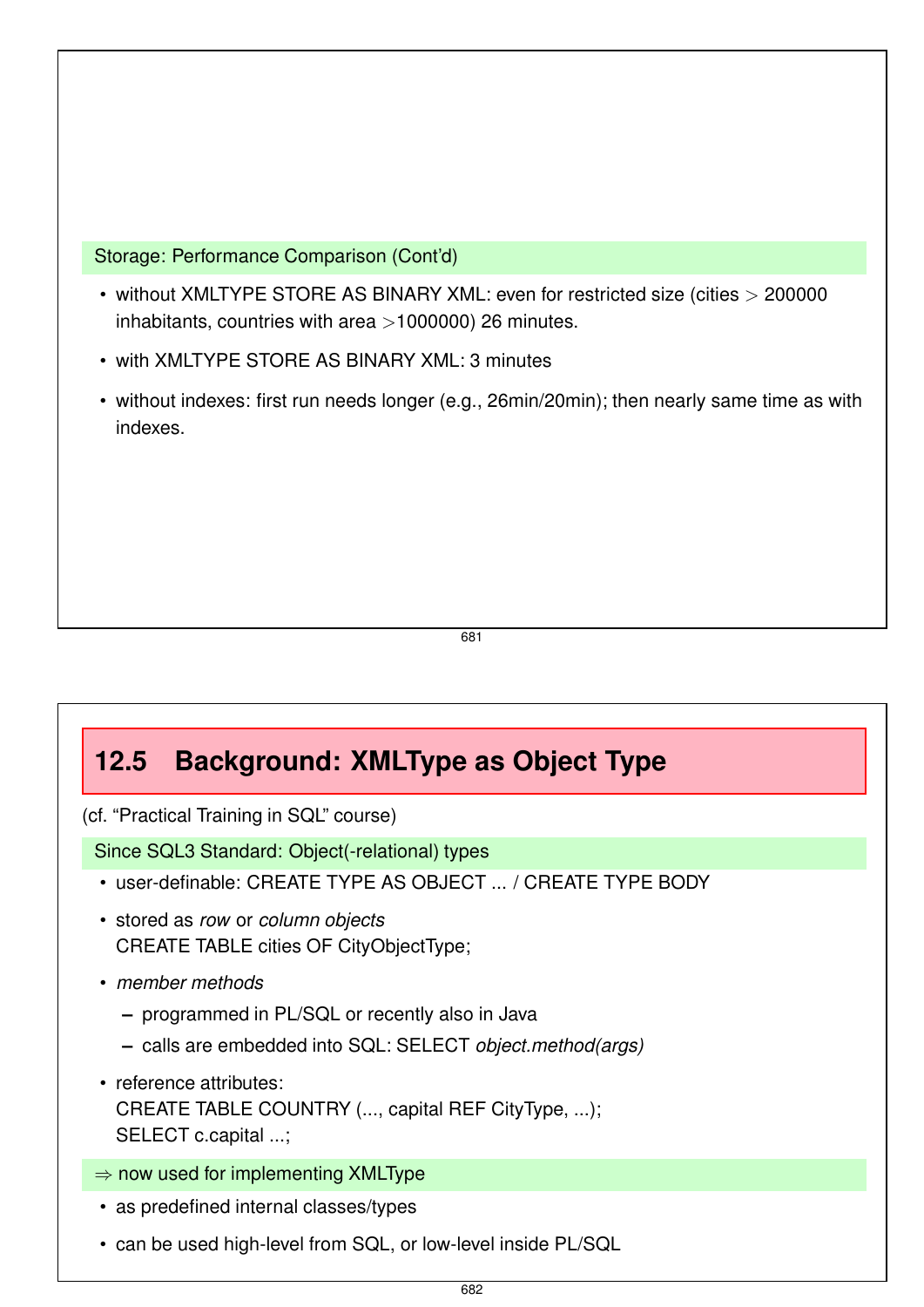# **XSLT IN ORACLE: "TRANSFORM" MEMBER METHOD**

Member Method of XMLType: *XML-instance*.transform(*Stylesheet-as-XMLValue*) as SQL function: SELECT XMLTransform(*XML-instance*,*Stylesheet-as-XMLValue*)

```
CREATE TABLE stylesheets
 (name VARCHAR2(100),
  stylesheet XMLTYPE);
INSERT INTO stylesheets VALUES('mondial-simple.xsl'
,
 system.getxml('http://www.dbis.informatik.uni-goettingen.de' ||
   '/Teaching/DBP/XML/mondial-simple.xsl'));
SELECT value(m).transform(s.stylesheet)
FROM mondial m, stylesheets s
WHERE s.name = 'mondial-simple.xsl';
SELECT XMLTransform(value(m),s.stylesheet)
FROM mondial m, stylesheets s
WHERE s.name = 'mondial-simple.xsl';
[Filename: SQLX/applystylesheet.sql]
```
683

### Using built-in DOM, Parser, and XSL Engine

Tools from several packages can be explicitly used inside PL/SQL procedures:

- dbms\_xmldom: implements DOM (usually, XML is transformed into DOM for processing it in detail) PL/SQL call: dbms\_xmldom.*dosomething*(*object,args*)
- dbms\_xmlparser: parses documents from CLOB or URL, parses DTD from CLOB or URL (and stores the result); access to the DOM instance/DTD in the parser then by "getdocument" or "getdoctype"
- dbms\_xslprocessor: processxsl(*different arguments*); clob2file/file2clob allows for reading/writing; selectnodes/selectsinglenode/valueof: XPath queries

... for details: Oracle Documentation, google ...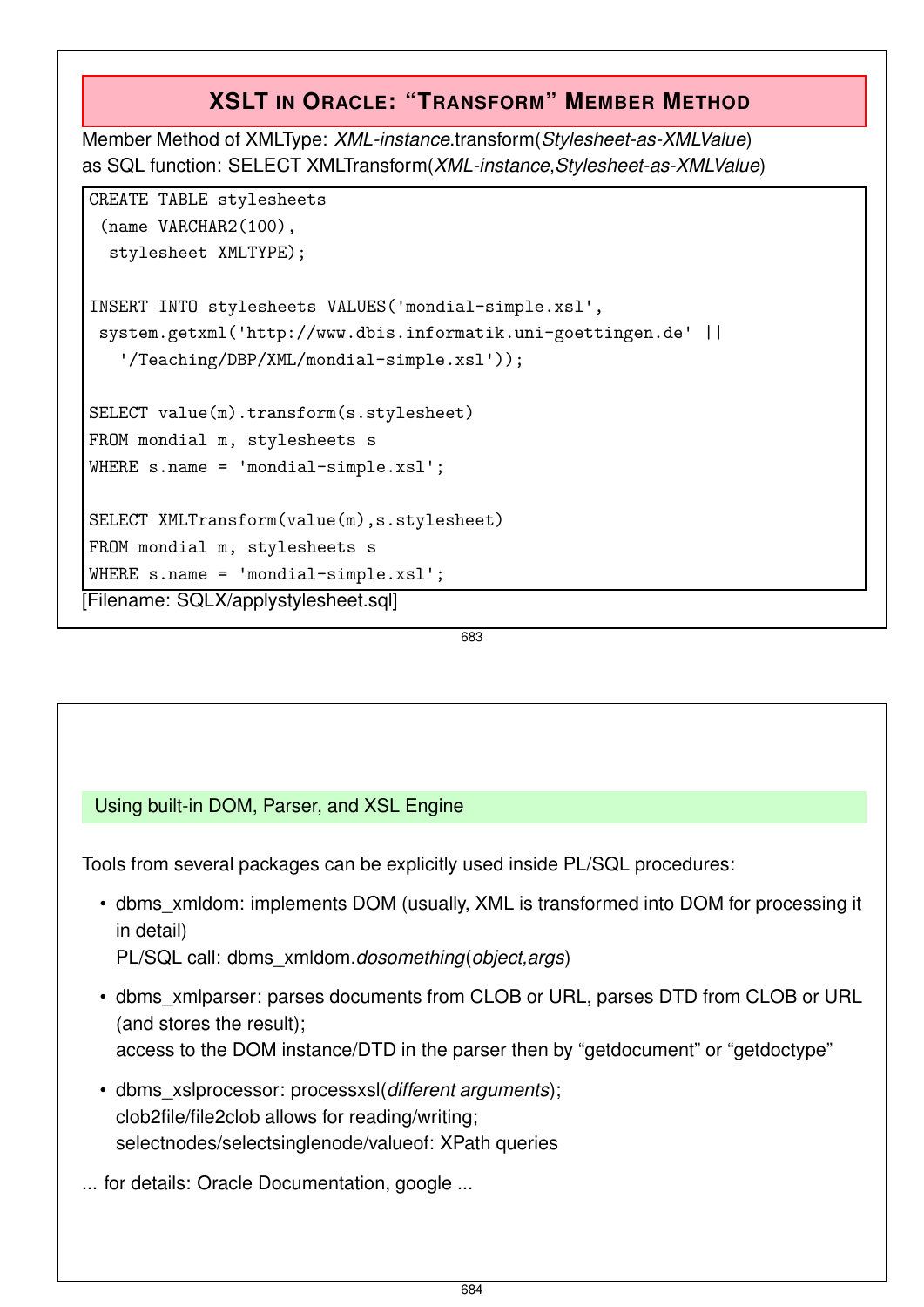# **12.6 Storing XML Data in Database Systems**

- "shredding" and distributing over suitable tables (of object-relational object types) (queries are translated into SQL joins/dereferencing)
	- **–** Schema-based
	- **–** Generic mapping of the graph structure
- storing it as VARCHAR, CLOB (Character Large Object), or as separate file with special functionality
- storing it "natively"/binary/model-based: internal object model

#### **Literature**

Klettke/Meyer "XML & Datenbanken" (dpunkt-Verlag), Ch. 8 Schöning: "XML und Datenbanken" (Hanser), Ch. 7,8 Chaudhri/Rashid/Zicari: XML Data Management

685

# **12.6.1 Mapping XML** → **Relational Model**

two basic approaches:

- Schema-based: one or more "customized" tables for each element type  $(\rightarrow$  similar to relational normalization theory)
	- **–** (possibly) many null values
	- **–** efficient access on data that belongs together
- one generic large table based on the graph structure: (element-id, name of the property, value/id of the property)
	- **–** no null values
	- **–** although memory-consuming (keys/names that are stored once in (1) are now stored for each occurrence)
	- **–** data that belongs together is split over several tuples
- $\Rightarrow$  in both cases, theory and efficiency of relational database systems can be exploited.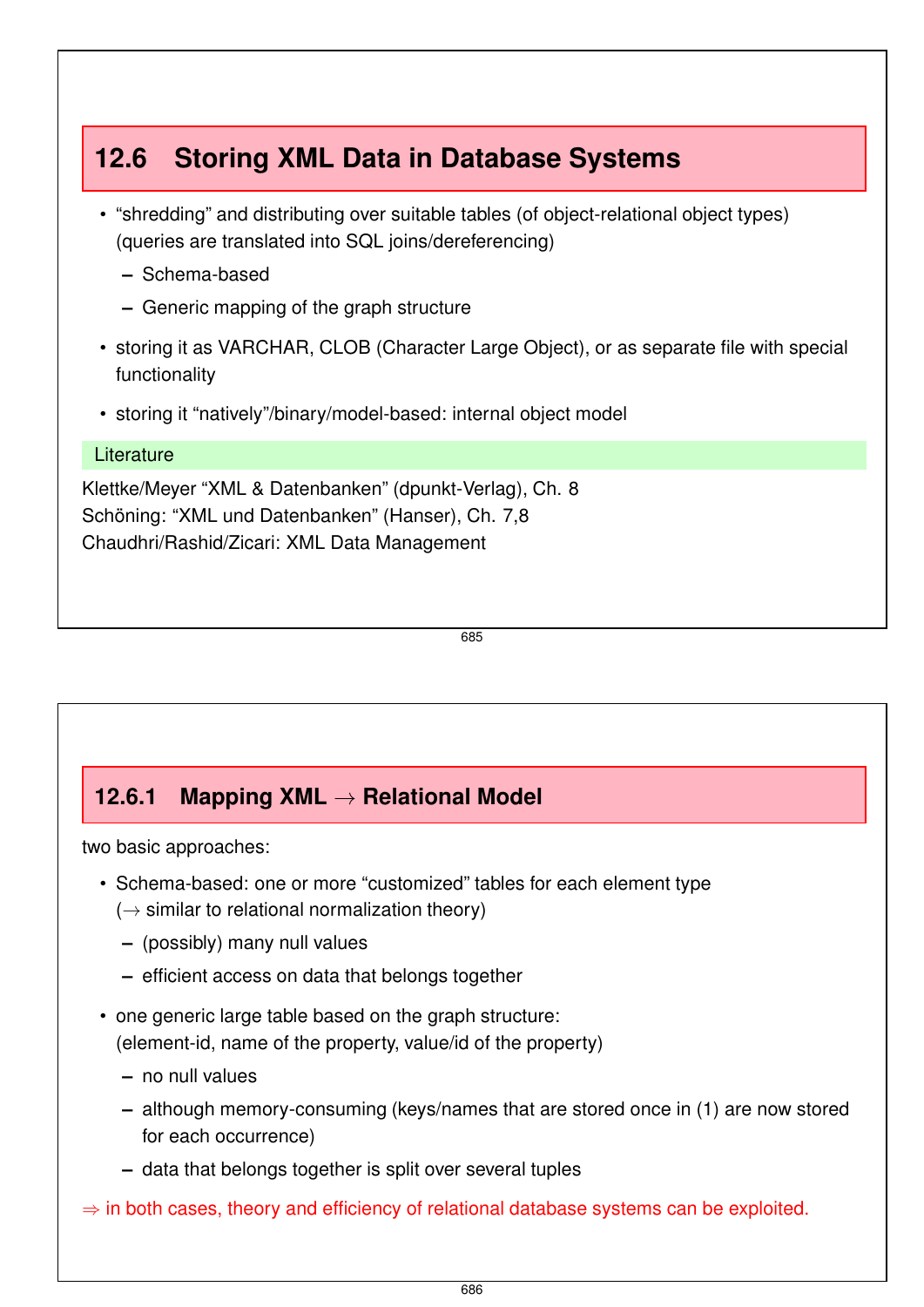# **SCHEMA-BASED STORAGE**

necessary: DTD or XML Schema of the instance.

- 1. For each element type that has children or attributes, define a table that contains
	- a column that holds the primary key of the parent,
	- a primary key column if the element type has a member that satisfies (1) or (2),
	- for each scalar attribute and child element type with text-only contents that appears at most once, a column that holds the text contents.
- 2. for each multi-valued attribute or text-only subelement type that occurs more than once for some element type, a separate table is created with the following columns:
	- key of the parent node,
	- the (attribute or text) value

(similar to 1:n relationships in the relational model).

- for mixed content: possible solutions depend on the specific structure
- special treatment for infrequent properties (to avoid nulls): handling in a separate XMLType column that holds all these properties together.

687

#### Schema-Based Storage: Example

For Mondial countries, provinces and cities, the following relations are created:

- country: key(mondial), key, name, code, population, area, . . .
- border: ref(country), ref(other country), length
- language: ref(country), language, percentage
- province: ref(country), key, name, population, area
- city: ref(country), ref(province), key, name, latitude, longitude
- city-population: ref(city), year, value

#### Exercise

- give an excerpt of the instance
- translate some XPath/XQuery queries to SQL
- extended exercise: generate and populate the schema in SQL

Supported: Oracle (with augmented XML Schema), IBM DB2 (with DAD – Data Access Definition), MS SQL Server (extended Data-Reduced XML)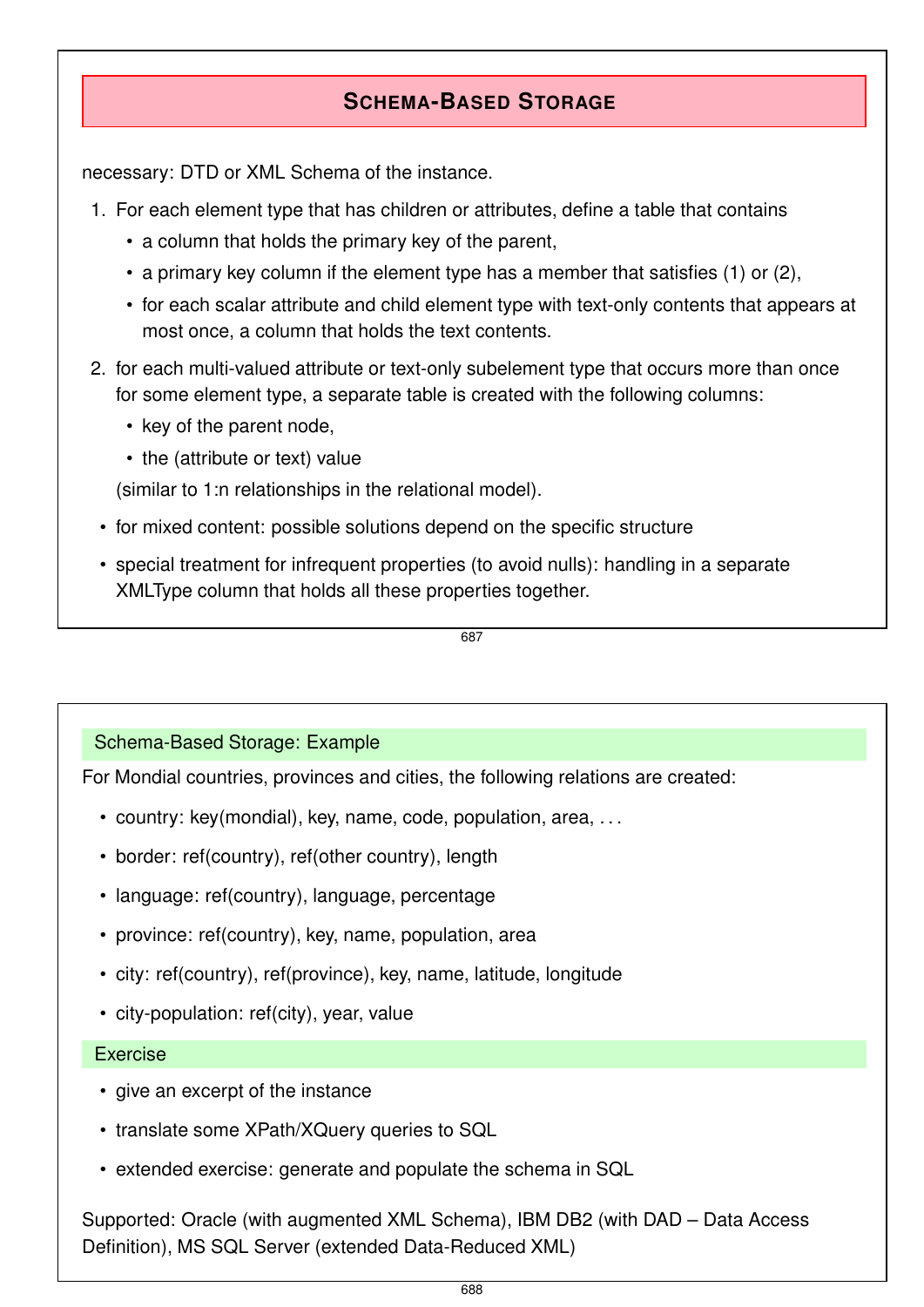# **OBJECT-RELATIONAL APPROACH: INTERNAL OBJECT TYPES**

- "shredded storage" of XML data is in general not implemented by plain relational tables, but using object-relational technology: object types, collections, varrays etc ...
- collections/varrays: with value- and path indexes
- XPath expressions are rewritten into these structures

Integration of "legacy" object types

• application-dependent object types (as used in SQL3 in pre-XML times): standard mapping to XML (e.g. for data exchange)

689

```
Oracle & XML Schema
... register XMLSchema (must be typed in one single line!)
  EXEC dbms_xmlschema.registerURI('http://mondial.de/m.xsd'
,
            'http://dbis.informatik.uni-goettingen.de/Mondial/mondial.xsd');
can be deleted with
  EXEC dbms_xmlschema.deleteSchema('http://mondial.de/m.xsd'
,
        dbms_xmlschema.DELETE_CASCADE_FORCE);
 • ... now, it knows http://mondial.de/m.xsd and created object tables for all root element
   types:
   SELECT * from ALL_XML_TABLES;
CREATE TABLE mondial2 OF XMLType
  XMLTYPE STORE AS OBJECT RELATIONAL
  XMLSCHEMA "http://mondial.de/m.xsd"
  ELEMENT "mondial";
 INSERT INTO mondial2 VALUES(
 system.getxml(
  'http://www.dbis.informatik.uni-goettingen.de/Teaching/DBP/XML/mondial.xml'));
 SELECT XMLisValid(value(m)) FROM mondial2 m;
```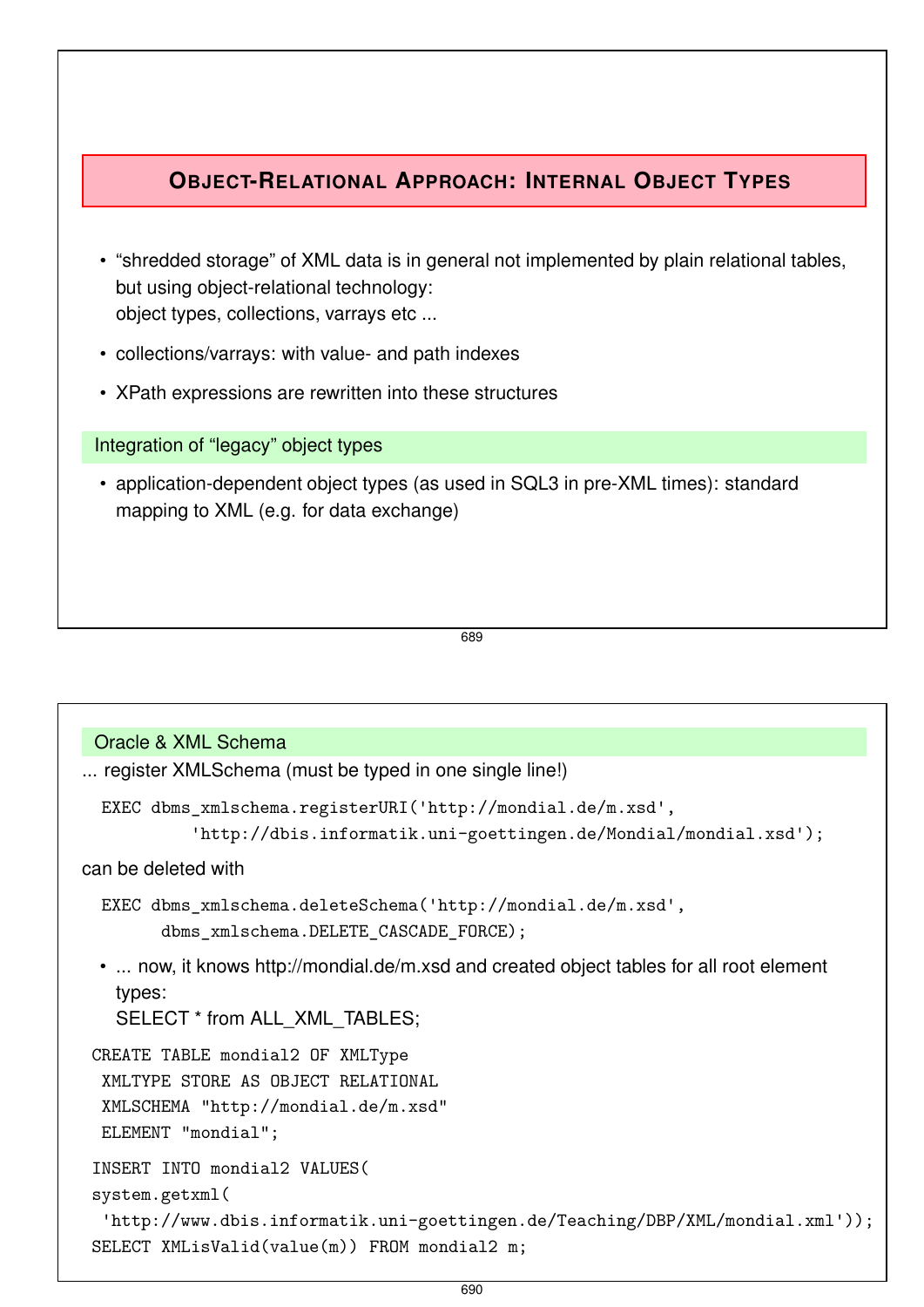# **GRAPH-STRUCTURE-BASED STORAGE**

Without any schema knowledge, the graph structure can be represented in a single large table:

| NodeNumber   ParentNode   [SiblingNo if ordered]   Name   Value <sub> </sub> |
|------------------------------------------------------------------------------|
|------------------------------------------------------------------------------|

(see next page)

#### **Alternatives**

- separate table for elements and attributes (without node number and sibling number)
- separate between no-value, string value and numeric values for storing adequate types.
- previous-sibling and following-sibling columns instead of sibling-no (DOM style)

#### **Querying**

- requires recursive queries (PL/SQL; CONNECT BY)
- large joins (using the same large table several times)
- not implemented in any commercial system [according to Schöning 2003]

| I<br>٦<br>×<br>۰.<br>۰. |  |
|-------------------------|--|
|                         |  |

| NodeNumber              | ParentNode       | SiblingNo      | Name        | Value    |
|-------------------------|------------------|----------------|-------------|----------|
| 1                       | doc              | 1              | mondial     |          |
| $\overline{c}$          | 1                | $\mathbf{1}$   | country     |          |
| 3                       | $\overline{c}$   |                | @code       | D        |
| $\overline{\mathbf{4}}$ | $\boldsymbol{2}$ |                | @membership | ref(eu)  |
|                         | t,               |                |             |          |
| 41                      | $\boldsymbol{2}$ |                | @membership | ref(un)  |
| 42                      | $\mathbf 2$      |                | @area       | 356910   |
| 43                      | $\mathbf 2$      |                | @capital    | ref(92)  |
| 44                      | $\boldsymbol{2}$ | 1              | name        | Germany  |
| 45                      | $\mathbf 2$      | $\overline{c}$ | population  | 83536115 |
| ÷                       | t,               |                |             | t,       |
| $90\,$                  | $\overline{c}$   | 47             | province    |          |
| 91                      | 90               | 1              | name        | Berlin   |
| 92                      | 90               | $\overline{c}$ | city        |          |
| 93                      | 92               |                | @country    | ref(2)   |
| 94                      | 92               | 1              | name        | Berlin   |
| 95                      | 92               | $\sqrt{2}$     | population  |          |
| 96                      | 95               |                | @year       | 1995     |
| 97                      | 95               |                | text()      | 3472009  |
| ÷                       | t,               |                | İ,          | t,       |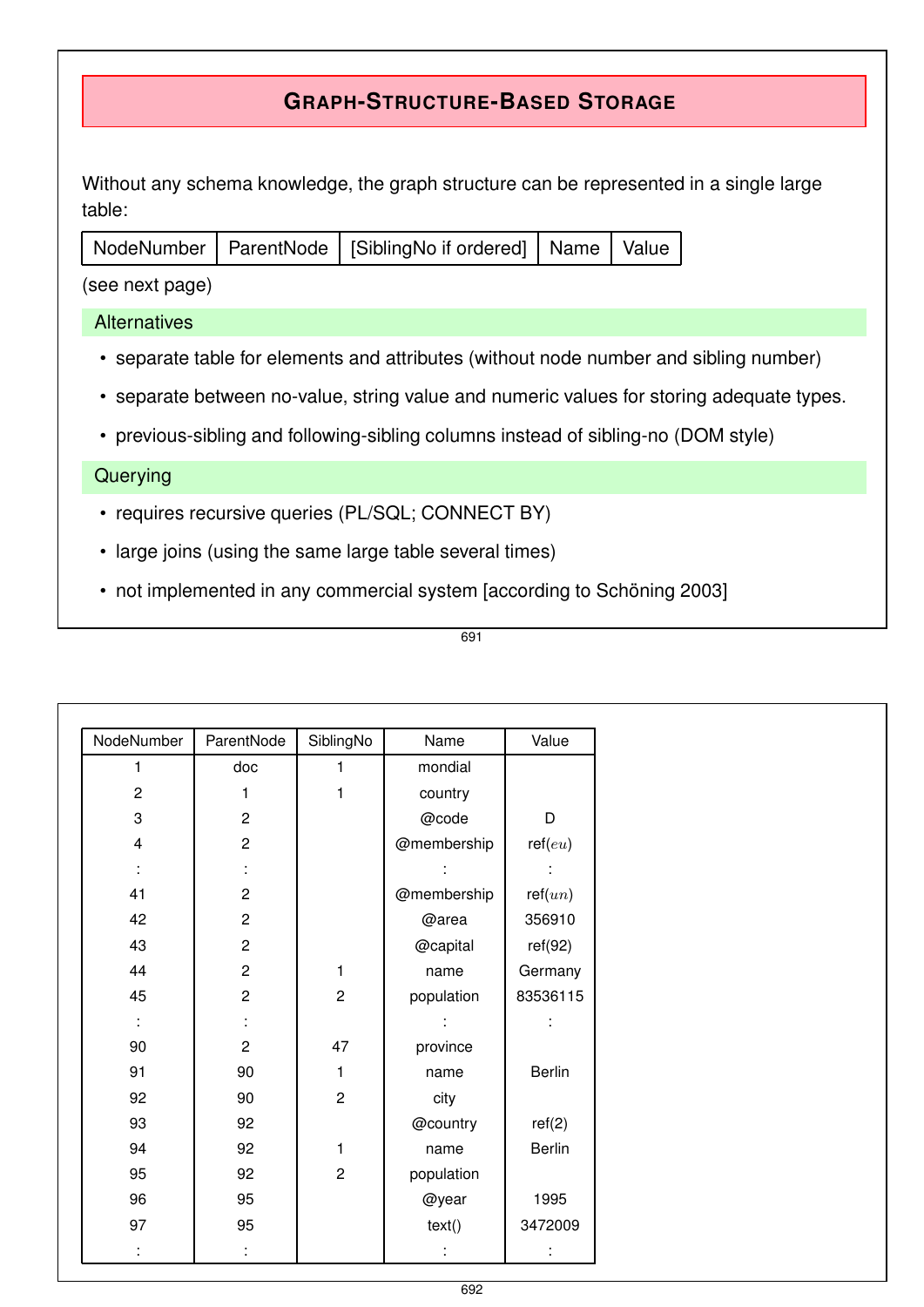# **12.6.2 "Opaque" Storage**

XML documents are stored as a whole as special datatype that can be used as row type or column data type (most commercial DBS; as described above for SQL/XML)

- approaches with text-based storage (CLOBs, files)
- specialized functionality for this datatype (cf. object-relational DBs: member functions)
	- **–** XPath querying, XSLT support
	- **–** validation
	- **–** text search functions
- syntax embedded into SQL
- supported by indexes
	- **–** full text indexes
	- **–** path indexes/ "functional" indexes (user-defined, e.g. over //city/@country)
	- **–** application and refinement of classical algorithms
- optimization of queries below the relational level!

693

# **12.6.3 "Native" Storage**

Using "original" concepts of the database for storing XML (internal XML or object model) instead of mapping it or "simply" representing it as Unicode string.

- often based on existing object-oriented DB-systems with application of concepts from hierarchical and network-DBs
- no document transformation to another data model
- data model/classes based on the notions of "tree", "element", "attribute", "document order"
- navigation
- XPath/XQuery/XSQL APIs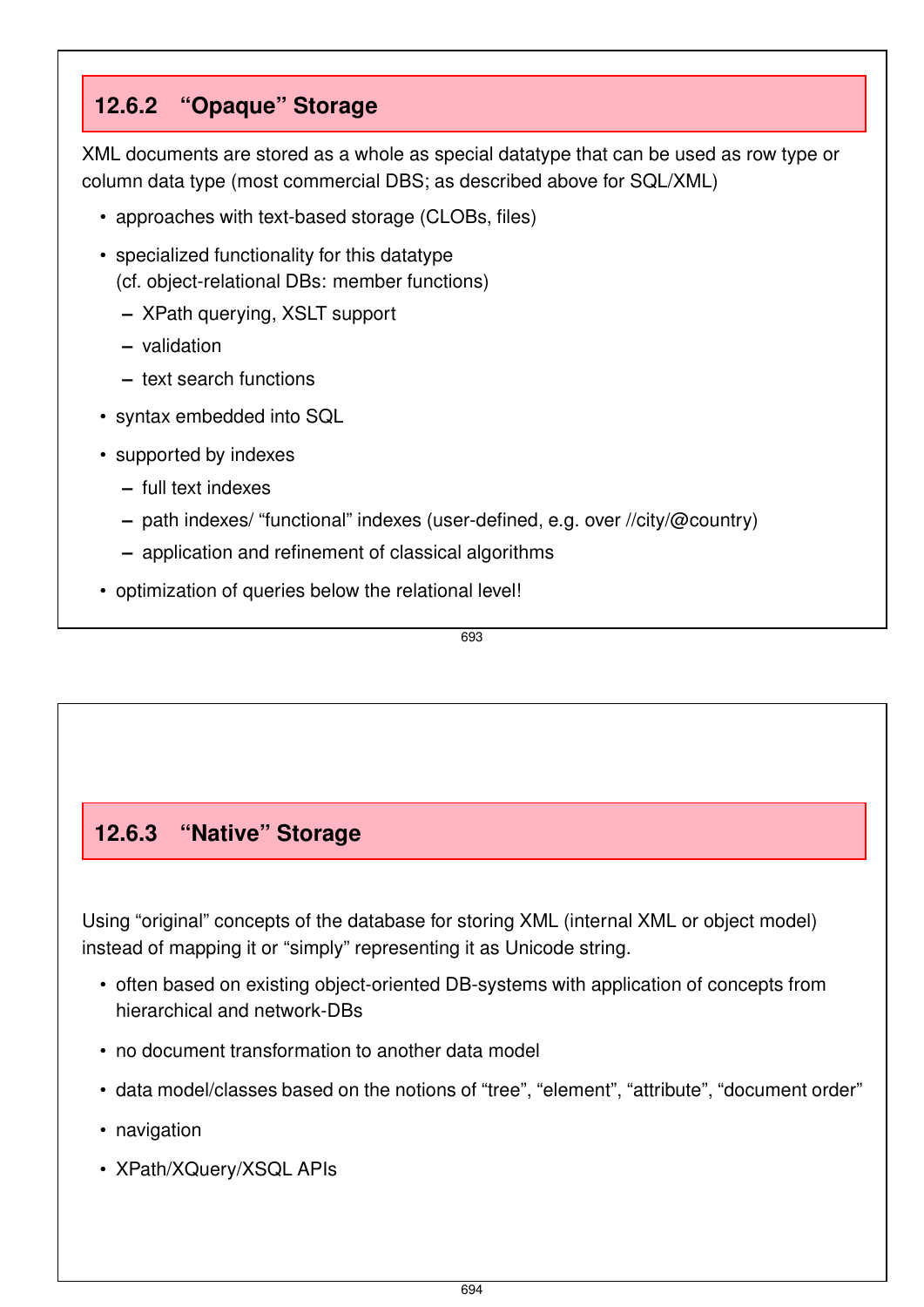#### "Native" Storage: Systems and Products

Many early implementations came from the object-oriented area:

- XML-QL, based on the Strudel system
- LoPiX, based on F-Logic
- Lorel-XML, based on Lorel/OEM
- Tamino (Software AG, Darmstadt, founded 1969 (Adabas, hierarchical DB), Tamino 1999, with XQL, first native XML DBMS),
- Excelon (until 1998: ObjectDesign with "ObjectStore"; since 12.2002: acquired by Progress Software Corp.)
- POET (Hamburg, "Persistent Objects and Extended Database Technology", product 1990, spin-off from BKS 1992, OQL interfaces, SGML Document Repository 1997, Content Management Suite since 1998, merger with Versant 2004)
- Infonyte (GMD IPSI XQL 1998, based on a "Persistent DOM", 12.2000: spinoff TU Darmstadt/Fraunhofer-IPSI)

695

# **GENERIC DATABASE BEHAVIOR FOR XML DATABASES**

Everything that has been developed and dicussed for relational databases is also relevant for XML:

- physical storage + storage management
- optimization, evaluation algorithms
- multiuser operation, transactions (ACID), safety, access control
- ECA-rules, triggers

The algorithms and theoretical foundations are very similar.

Often, relational (or hierarchical) DB technology is actually used inside.